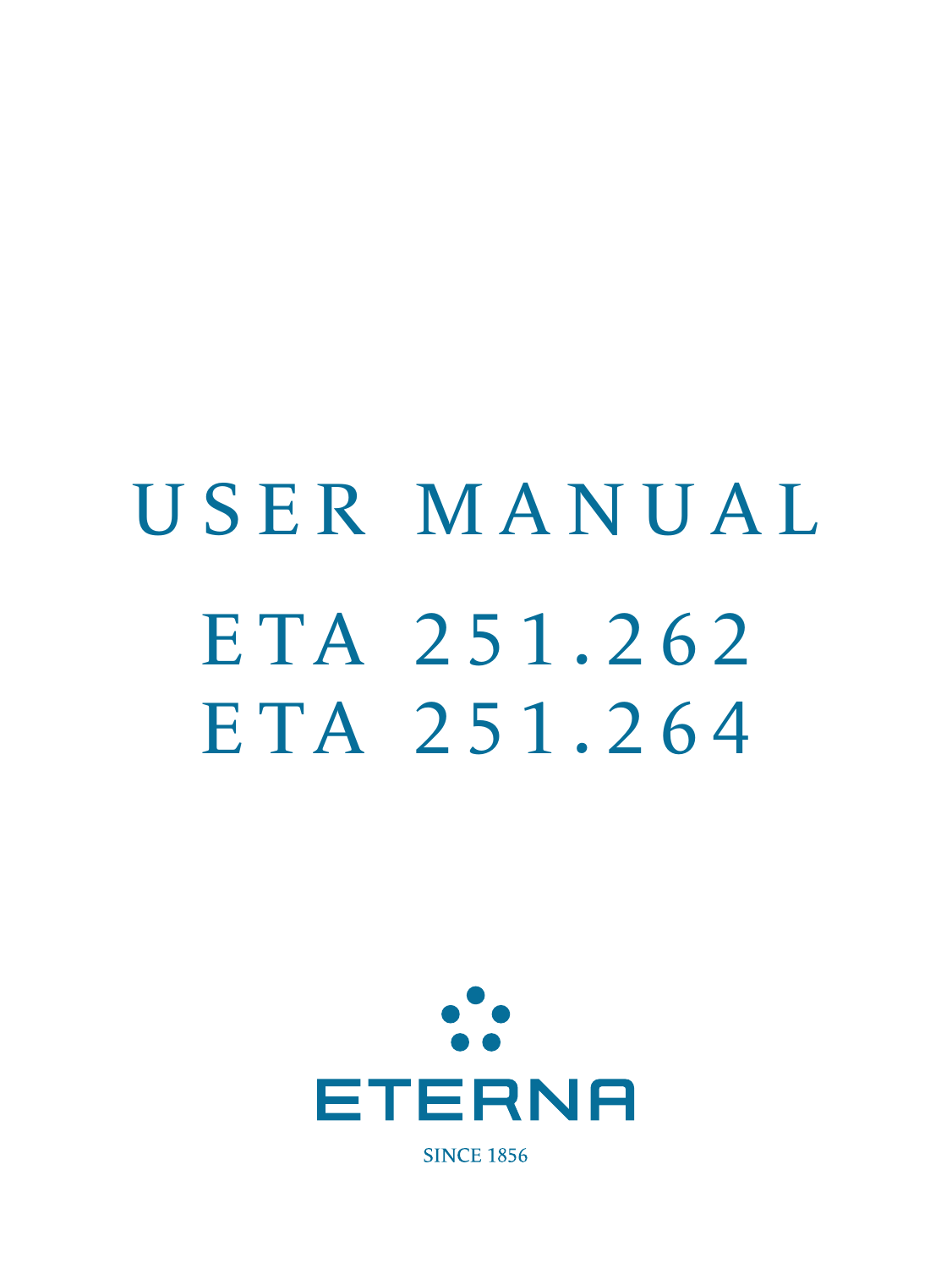Kontiki Chronograph - Quartz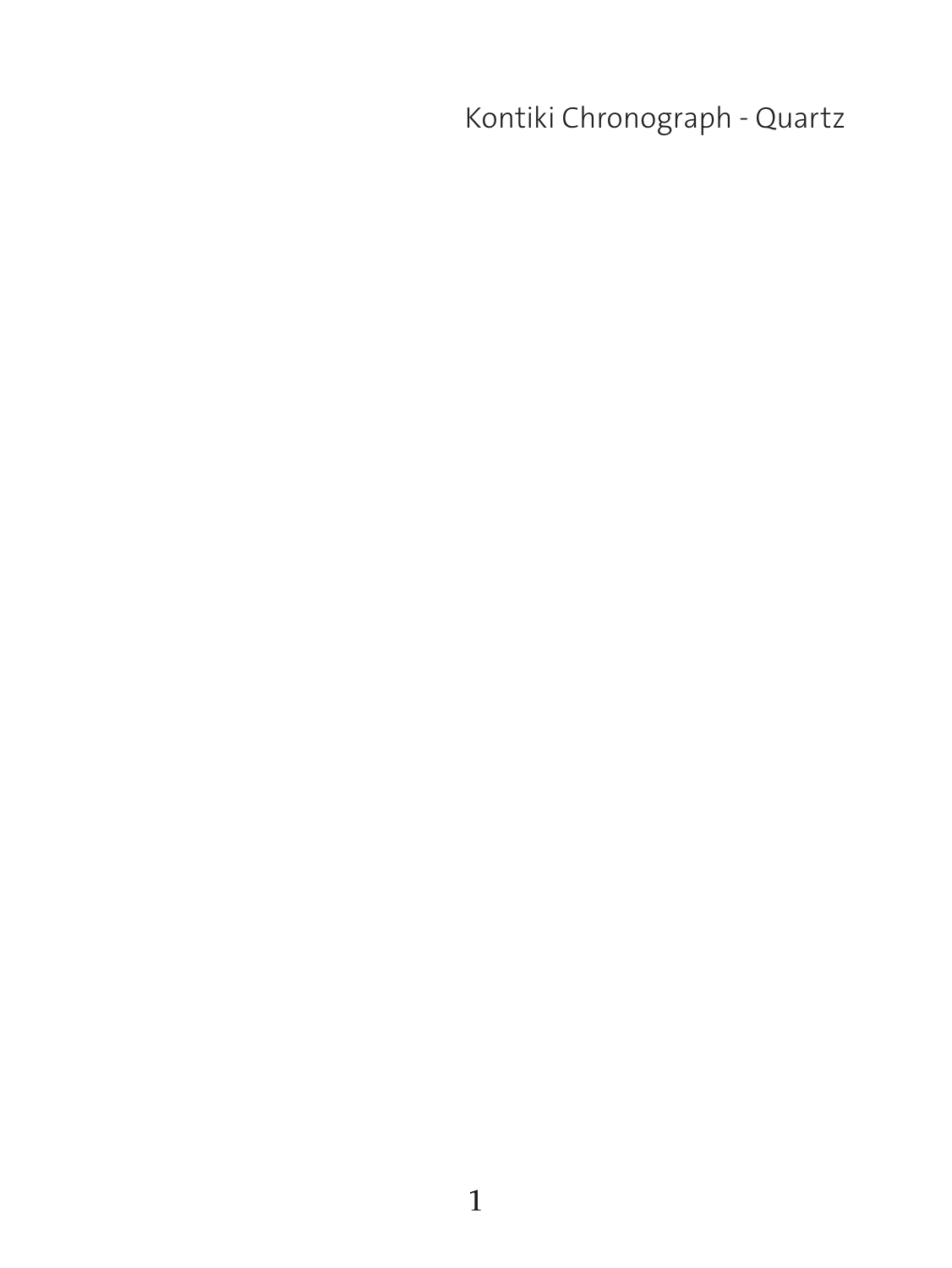# TABLE OF CONTENTS

- 3 Kontiki Chronograph Quartz
- 8 Important Advice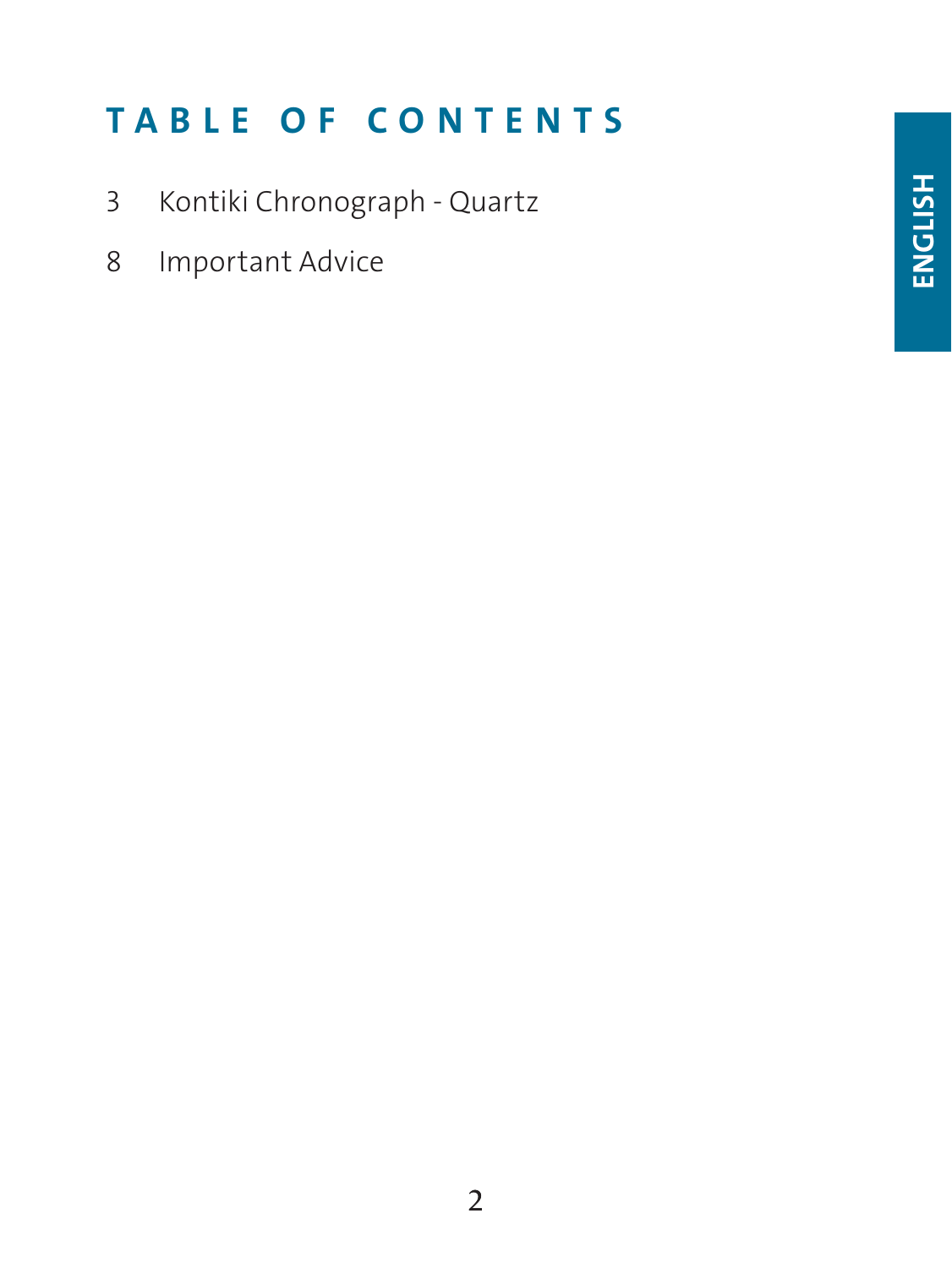## 1 . DISPLAY – FUNCTIONS



#### **WATCH**

- 1 Hour hand
- 2 Minute hand
- 3 Small seconds hand
- (counter at 6 o'clock)
- 4 Date indicator
- **5** Setting crown

#### **CHRONOGRAPH**

- 6 60-minute hand
- 7 60-second hand
- 8 1/10-second counter
- (counter at 2 o'clock)
- 9 12-hour counter
- (counter at 10 o'clock)
- A. Start/stop push-button
- **B.** Reset push-button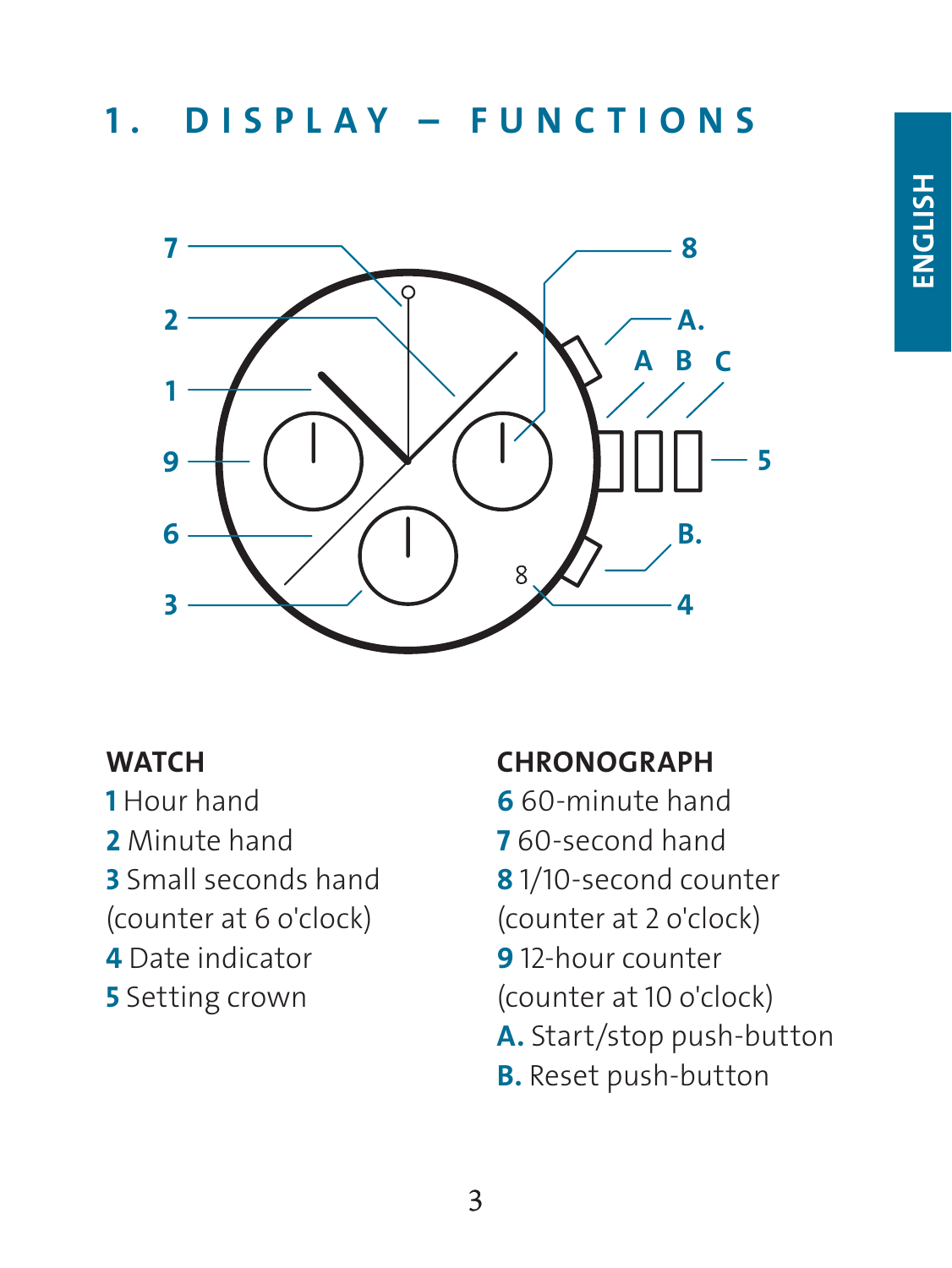# 2 . WINDING – SETTINGS

## 2.1 GENERAL POINTS

Your watch is equipped with an electronic quartz movement providing extreme accuracy and reliability. It is powered by a battery, and so does not need to be wound. The battery life is approximately two years under normal conditions of use.

To ensure optimum water resistance, your watch has a screw-in setting crown. This one offers one waterproofness to your watch, assured until 200 m (20 bar) of depth. Rapid date correction and setting the time on your watch requires the screw-in crown to be loosened 5. To do so, undo the crown a few turns. Once setting is complete, push the crown back in against the case, and screw it back in fully. The crown 5 has 3 positions:

A Rest position

**B** Date correction position at midnight

C Time-setting position with stop seconds and date change at midnight

## **NOTE**

Never operate the crown underwater or when it is still wet. To save the battery if your watch is going to be out of use for a long period, we advise pulling the crown out to position  $C$ , which has the effect of stopping the movement.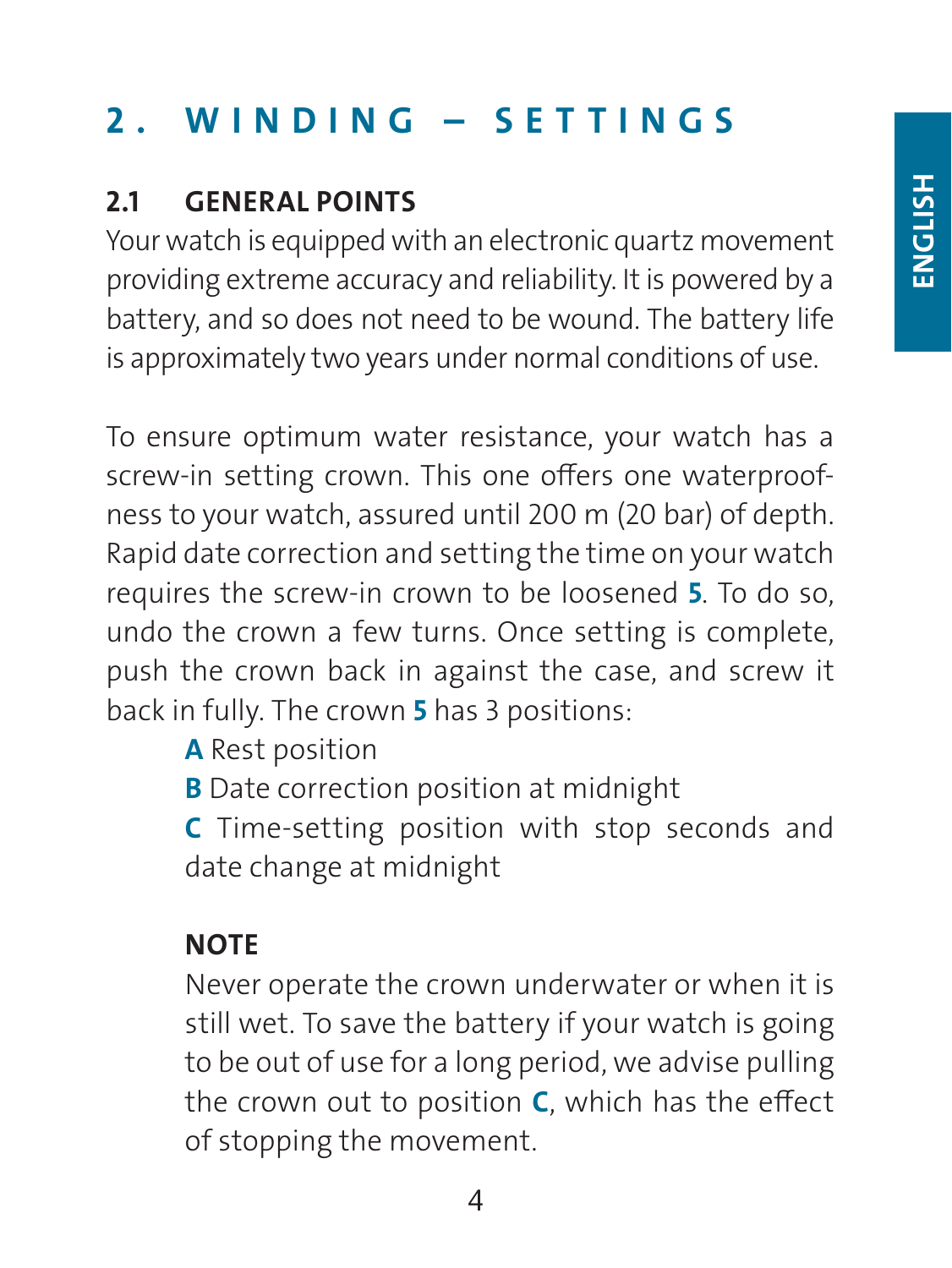ENGLISH

#### 2.2 SETTING THE TIME CROWN 5 PULLED OUT TO POSITION C

To set the time, unscrew the crown and pull it out 5 two notches until in position  $C$ . Turn the crown clockwise or anti-clockwise to position the hands to the desired time. When the hour hand passes the 12 o'clock position, you will see whether it is indicating midnight (the date changes) or midday (the date does not change). Check that the date set previously has not changed. Once the setting is complete, push the crown back in against the case to the rest position A and screw it back in. The hands will restart

#### **NOTE**

For a time setting accurate to the second, we recommend pulling the crown out to position C when the small seconds hand 3 is at precisely 12 o'clock, and pushing it back in to synchronise with an official time signal, then screwing it down.

## 2.3 RAPID DATE CORRECTION CROWN 5 PULLED OUT TO INTERMEDIATE POSITION B

Unscrew the crown 5 and pull it out one notch to position **B.** Turn it clockwise until the correct date appears in the window **4**. Then push the crown **5** back against the case into the rest position A, and screw it back in.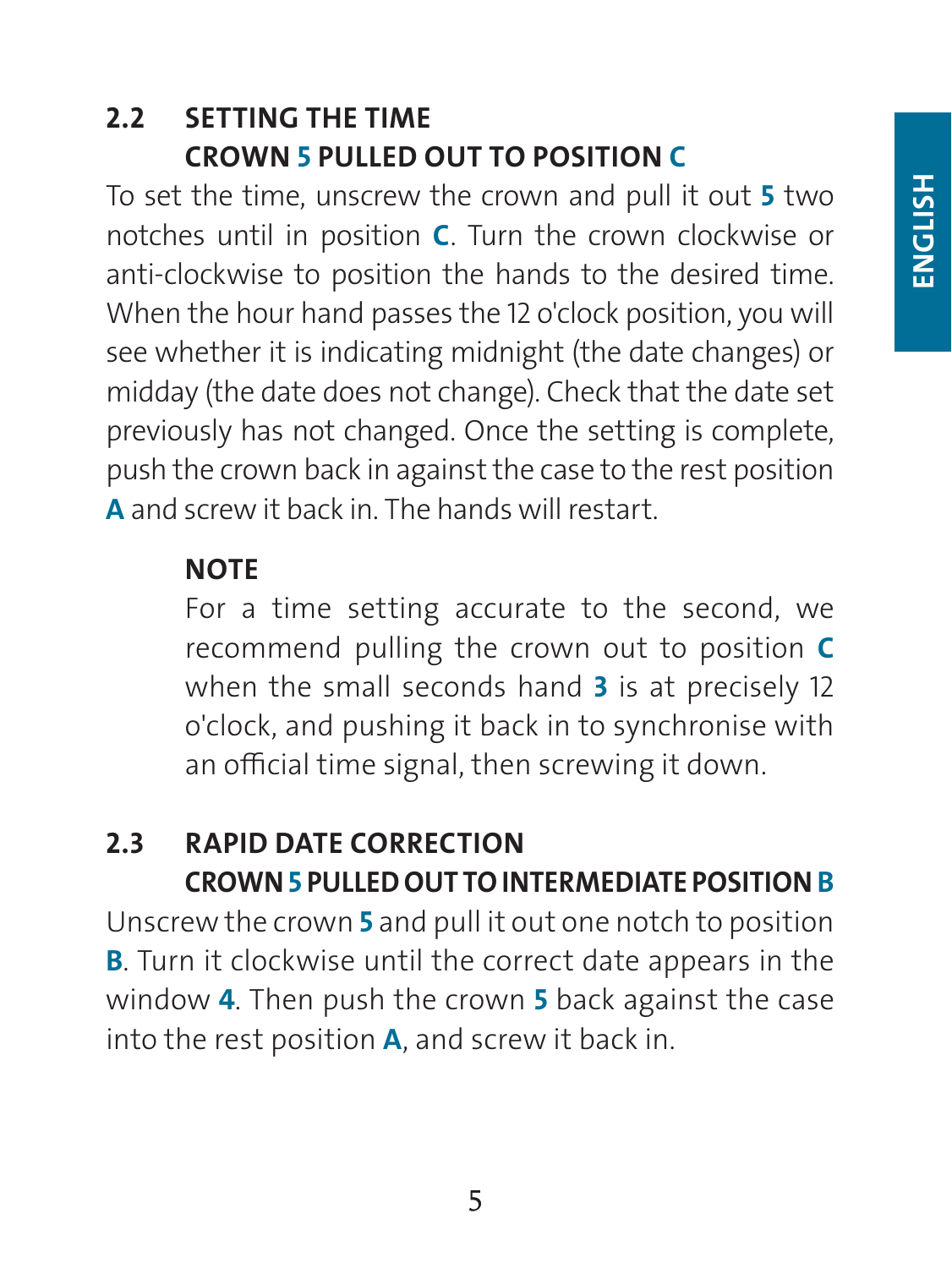## **NOTE**

During this operation your watch continues to run normally, hence the time does not need to be corrected.

#### IMPORTANT

Never correct the date between 8:00 p.m. and 2:00 a.m. The movement is in the date change process, and could be damaged.

# 3 . USING THE CHRONOGR APH

The chronograph allows the chronometer to run for durations of up to 12 hours with the crown in position **A**.

## 3.1 STARTING THE CHRONOGRAPH

Pressing push-button **A** sets off the central seconds hand of the chronograph 7. It completes a full turn of the dial in 60 seconds. The central minute hand of the chronograph 6 registers the time elapsed since it was set off.

## 3.2 STOPPING THE CHRONOGRAPH

Pressing push-button **A** again stops the central seconds hand of the chronograph 7, the central minute hand 6 as well as the counters 8 and 9, which display the time elapsed.

## 3.3 RESETTING THE CHRONOGRAPH

Pressing push-button **B** resets the chronograph to zero, readying it for a new timing operation.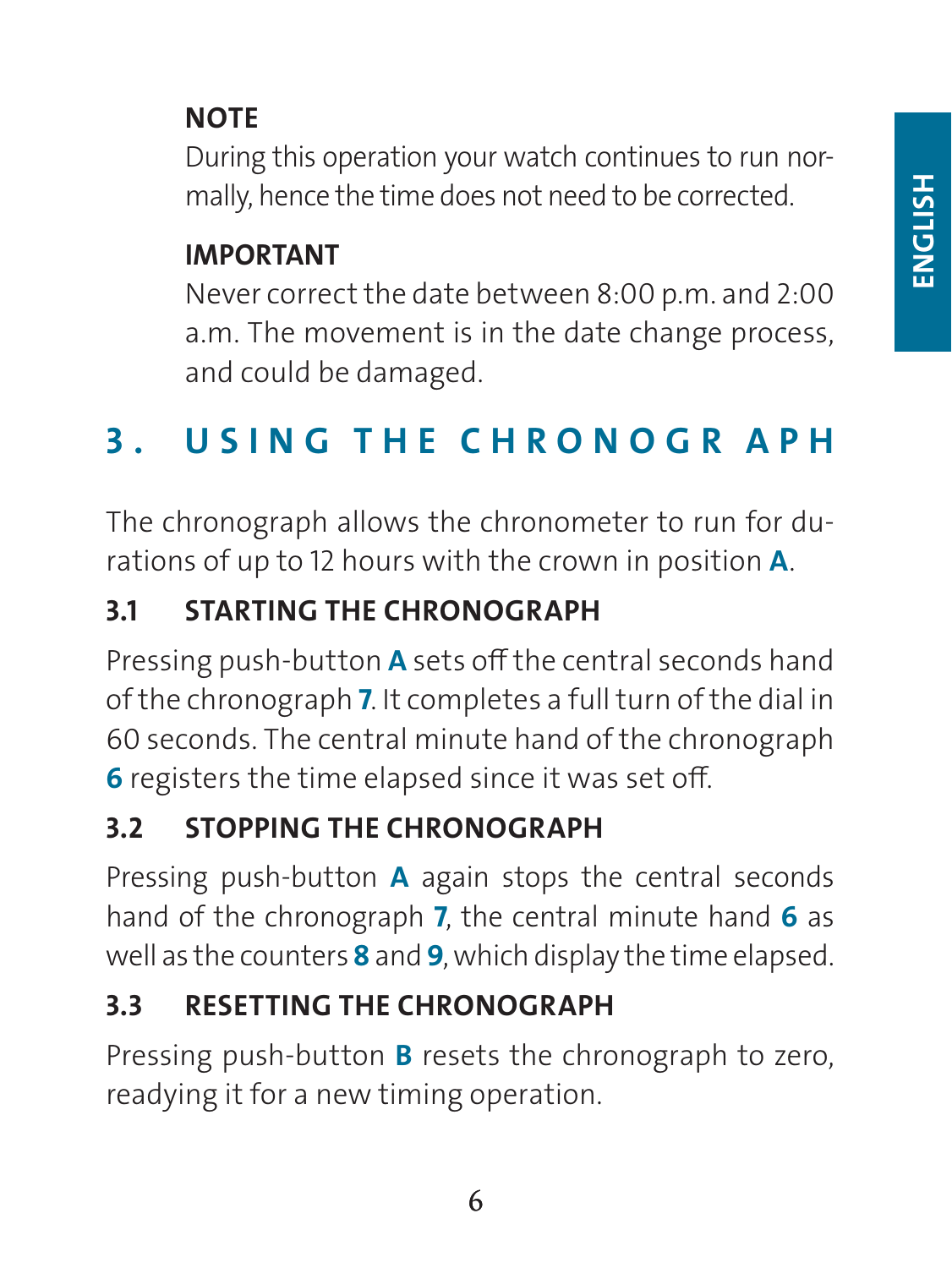## 3.4 SUCCESSIVE TIMING OPERATIONS (LAP TIMES)

To carry out successive timings, all you need to do is stop and start the chronograph as many times as needed by pressing push-button A located at 2 o'clock. The corresponding hands are not reset, but restart directly from their stop position. The chronograph can be reset to zero by pressing push-button B located at 4 o'clock.

## 4 . STARTING THE COUNTERS

After changing the battery, or exceptionally, when there has been a problem, the counters need to be initialised (set to zero) before starting the chronograph. If necessary, proceed as follows:

**1.** Set the hand on the hour counter to zero **9** (crown in position B, push-button A). 2. Set the hand on the 60-minute counter to zero 6 (crown in position  $B$ , push-button  $B$ ). 3. Set the hand on the seconds counter to zero 7 (crown in position **B**, push-button  $\mathbf{A}$ ). 4. Set the hand on the 1/10 seconds counter to zero 8 (crown in position  $B$ , push-button  $B$ ).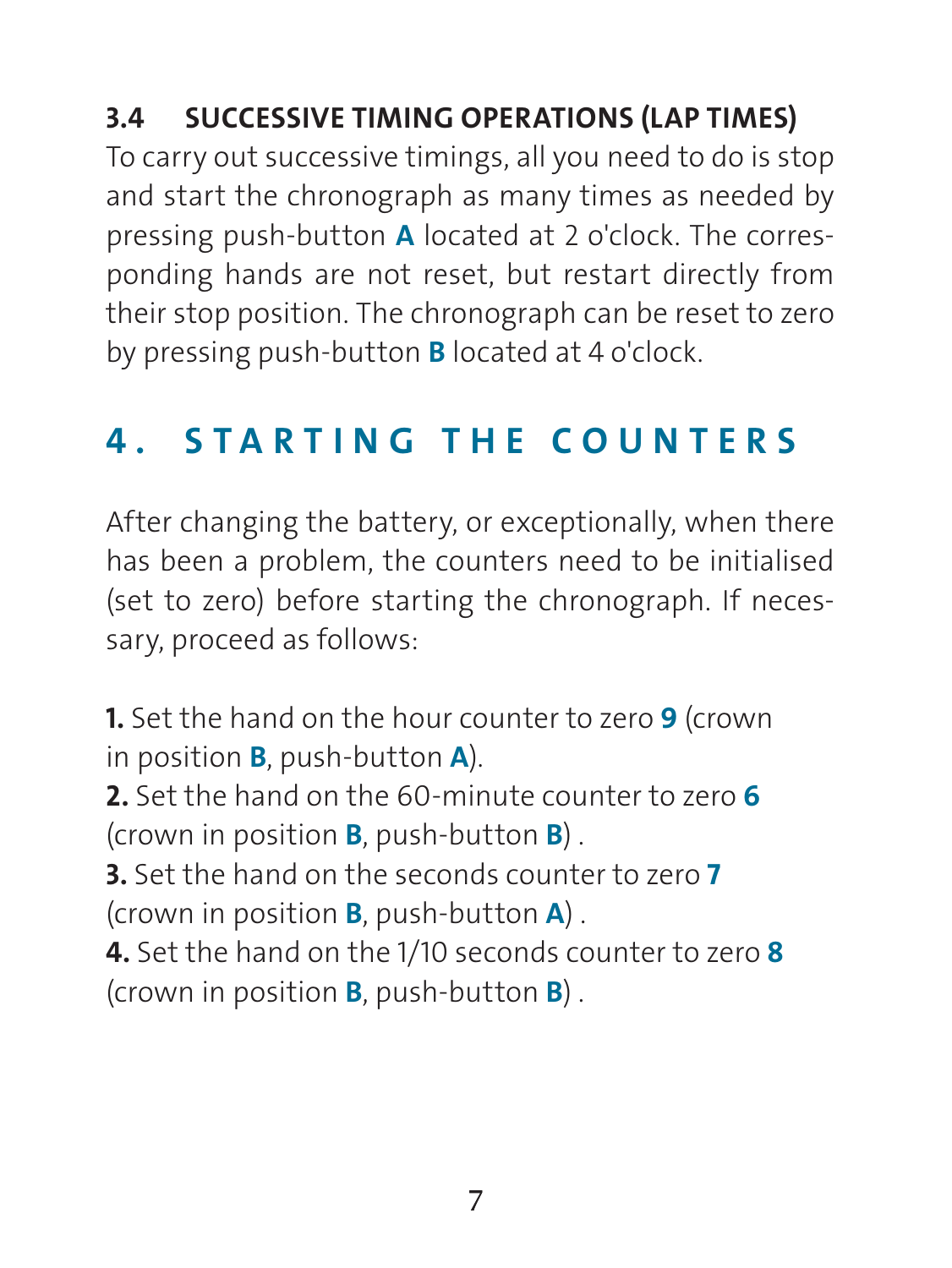# IMPORTANT ADVICE

## WATER RESISTANCE

The waterproofness of your watch is assured according to specification quoted in the paragraph 2.1 majorities. Nevertheless, it is important to understand that repeated handling of the case, ageing of the sealing components and high temperature variations (e.g. from hot sun to cold water) may get the better of the most waterresistant case.

Since water and moisture infiltration may lead to costly repairs, you are strongly advised to have your watch's water resistance checked regularly by an Eterna authorised retailer or an approved Eterna general agent.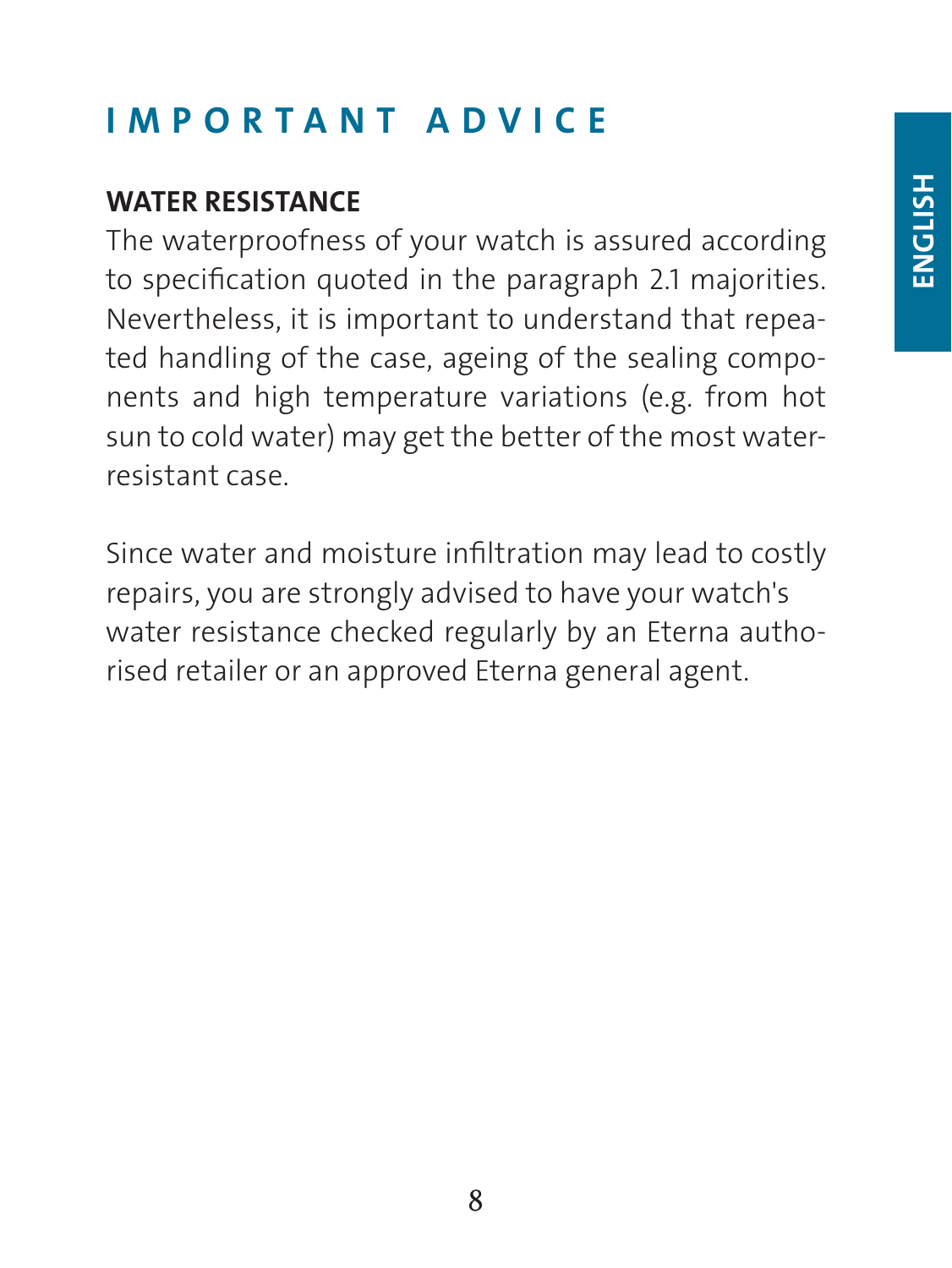#### CARE AND MAINTENANCE

Your watch was manufactured with the utmost care. Observing the recommendations below will help preserve its rate accuracy and as-new appearance for as long as possible.

If your watch is equipped with a leather strap, we recommend avoiding any contact with water, to optimise the leather's longevity. We also recommend cleaning your watch regularly using a damp soft cloth. After bathing in seawater, rinse the watch in fresh water and leave it to dry out completely.

Avoid leaving your watch in places exposed to high variations in temperature or humidity, extreme temperatures, bright sunlight or strong magnetic fields. Avoid direct contact with solvents, detergents, perfumes, cosmetics, etc. They may damage the wristlet, case or gaskets. Avoid thermal shocks, or impacts: they could damage your watch. In case of violent impact, please have your watch checked by an Eterna authorised retailer or an approved Eterna general agent.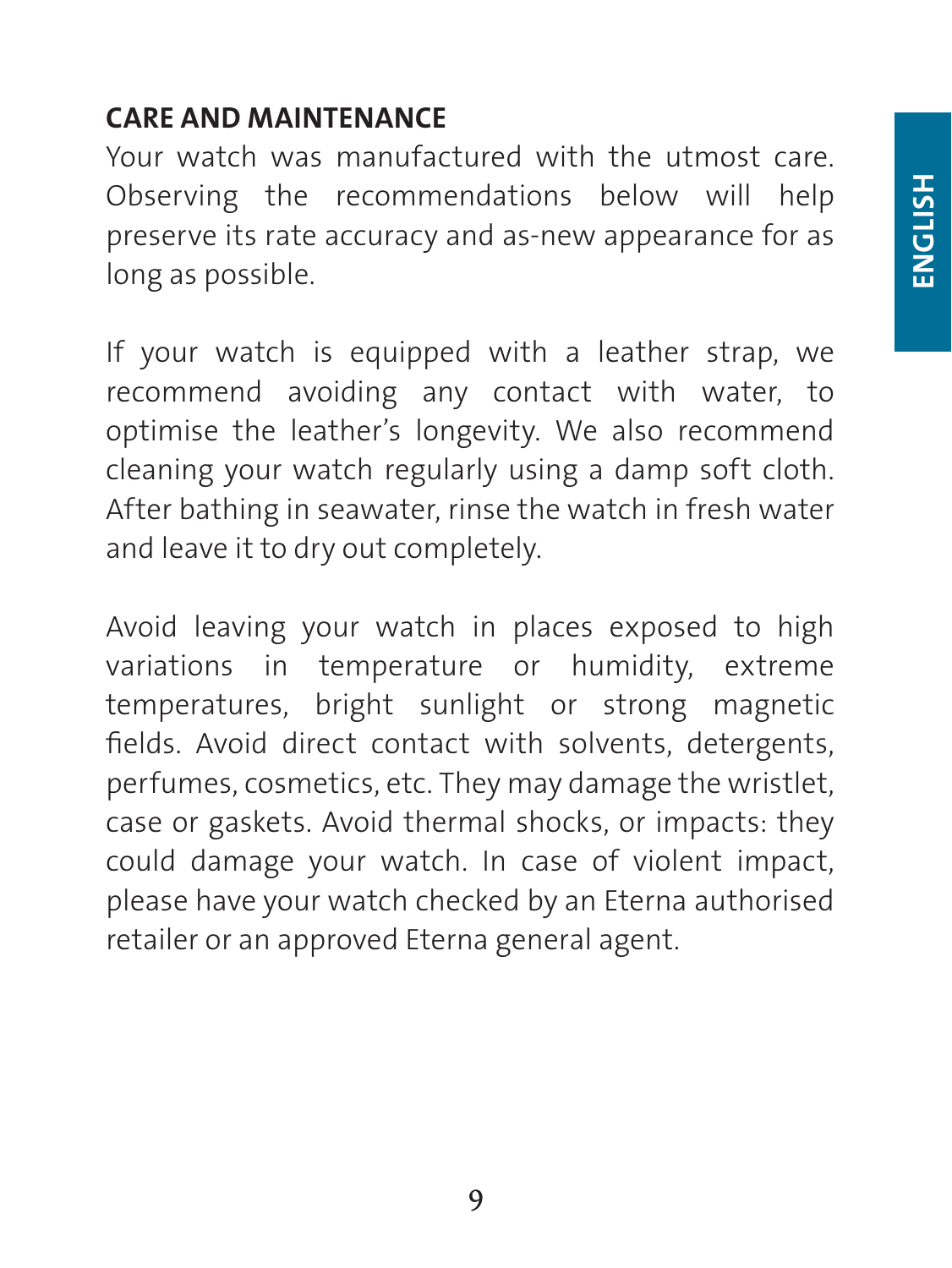## SERVICING

It is advisable to have your watch overhauled and fully cleaned at least once every 4 years, and in particular to have the movement overhauled, since its operation may be disrupted due to ageing of the oil and grease.

To ensure irreproachable maintenance service and safeguard the warranty validity, always entrust your watch to an Eterna authorised retailer or an approved Eterna general agent.

For any questions, please contact your Eterna authorised retailer or the Eterna general agent for your country. You can find the addresses and a host of information on our website: www.eterna.com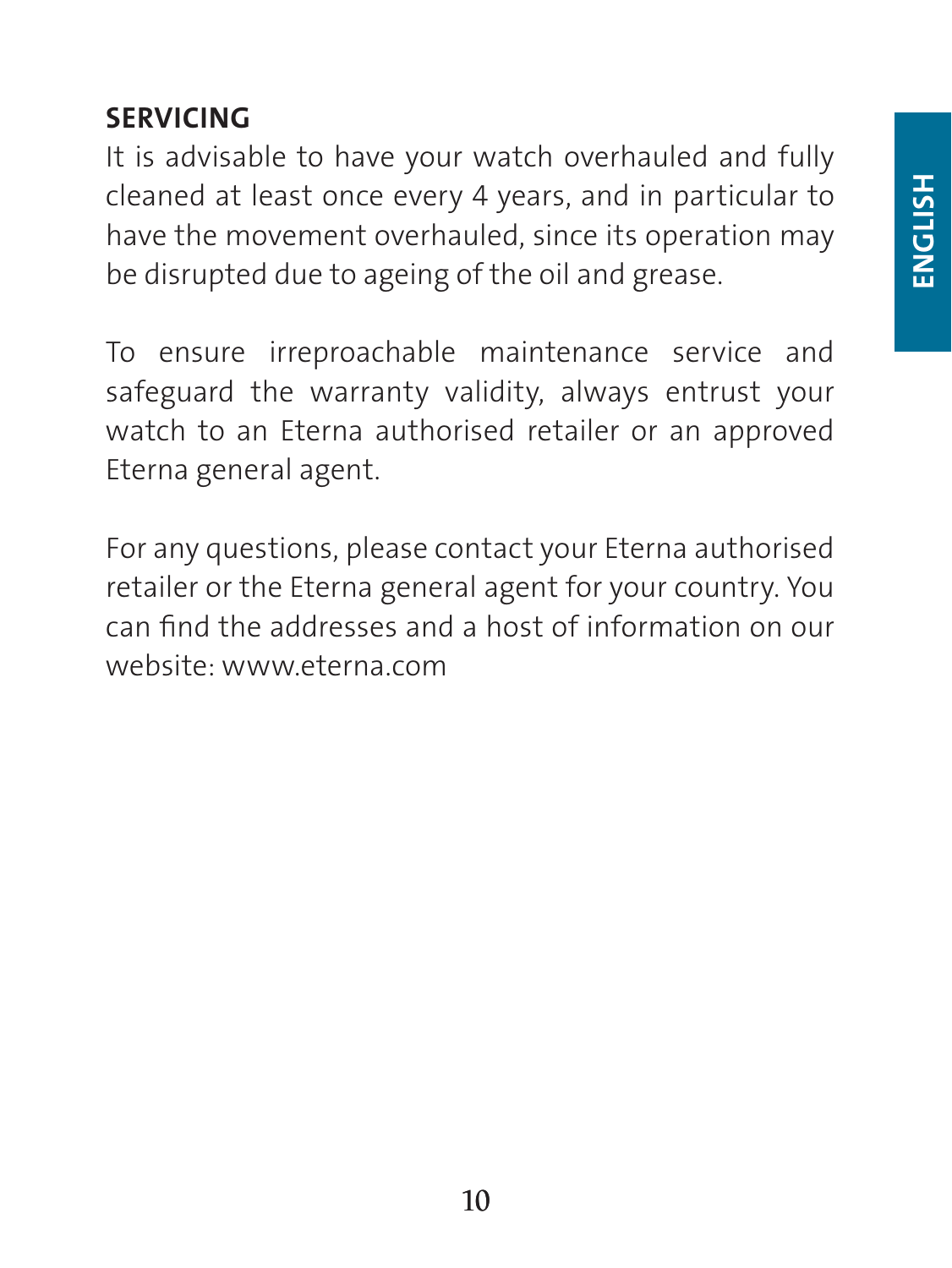#### END-OF-LIFE COLLECTION AND TREATMENT OF QUARTZ WATCHES\*



This symbol indicates that this product must not be disposed of with household waste. It must be taken to an approved collection point. By following this procedure, you will contribute to protecting the environment and

human health. Recycling of materials helps conserve natural resources.

\* applicable in European Community member countries, and in countries with comparable legislation.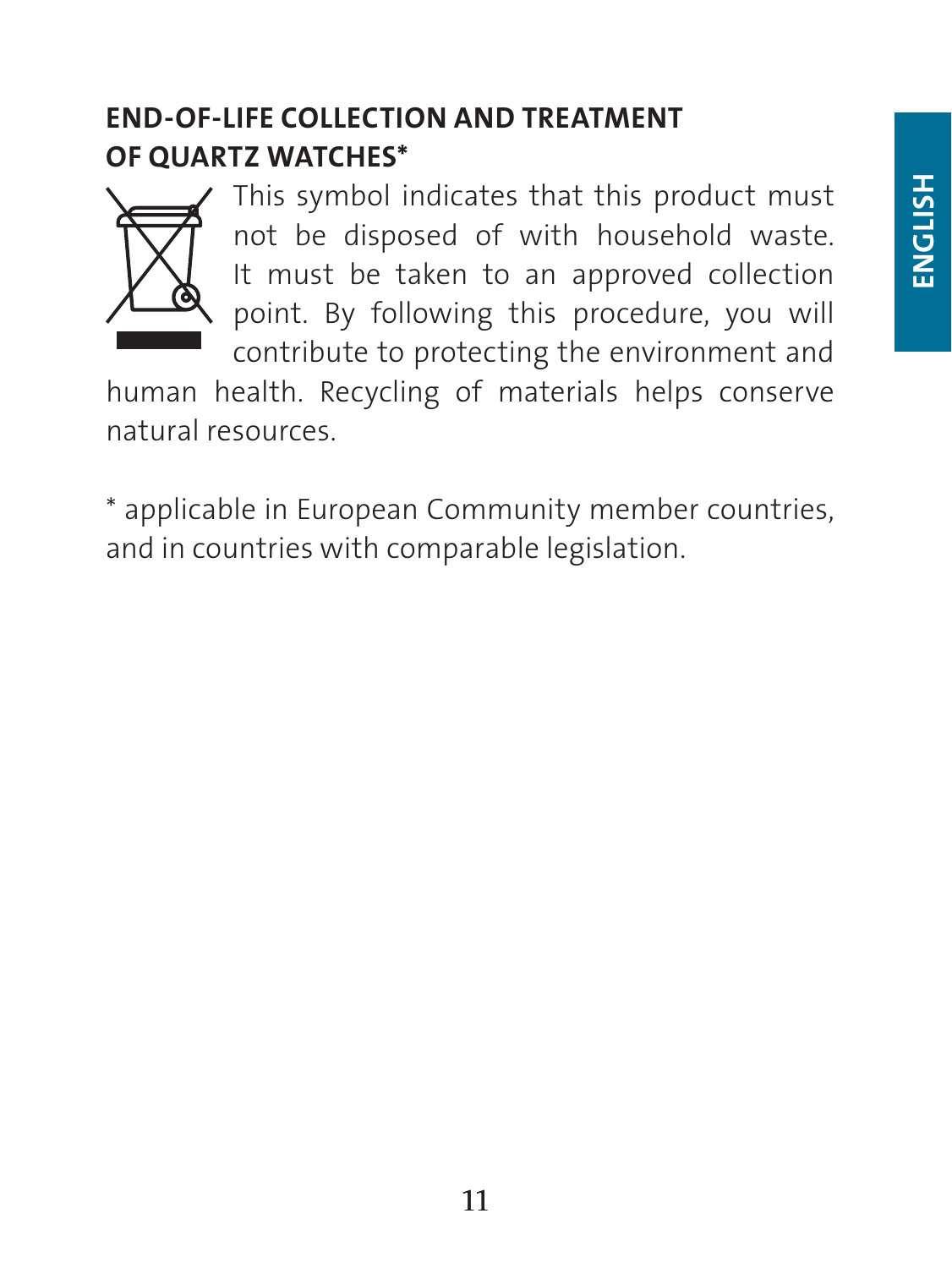## INHALTSVERZEICHNIS

- 13 Kontiki Chronograph Quartz
- 19 Wichtige Hinweise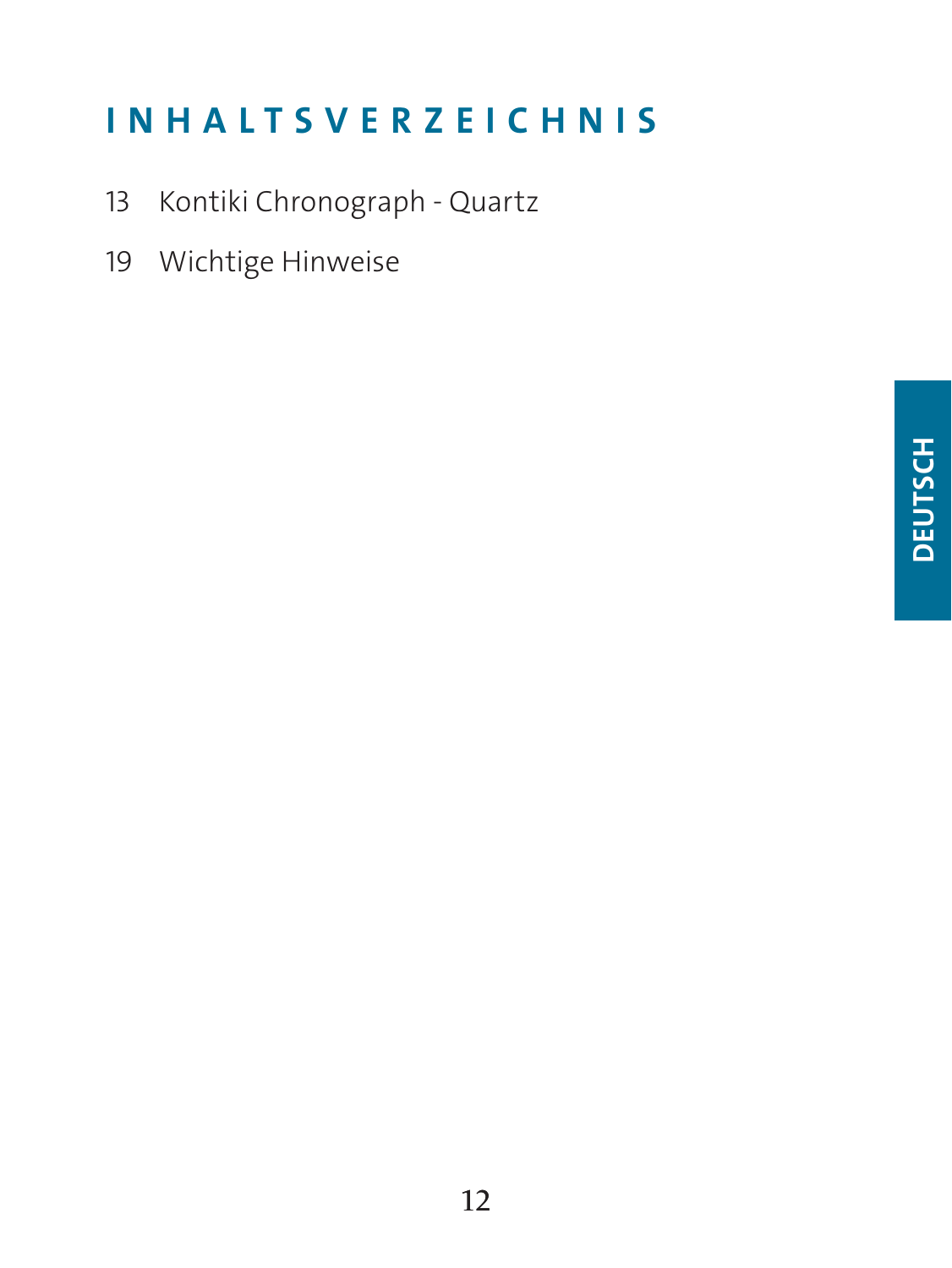## 1 . ANZEIGEN – FUNKTIONEN



# **DEUTSCH DEUTSCH**

#### UHR

- 1 Stundenzeiger
- 2 Minutenzeiger
- 3 Zeiger der
- kleinen Sekunde
- (Zähler bei 6 Uhr)
- 4 Datumsanzeige
- 5 Einstellkrone

#### **CHRONOGRAPH**

- 6 60-Minutenzeiger
- 7 60-Sekundenzeiger
- 8 1/10-Sekundenzähler (Zähler bei 2 Uhr)
- 9 12-Stundenzähler (Zähler bei 10 Uhr)
- A. Drücker für Start/Stopp
- B. Drücker für Nullstellen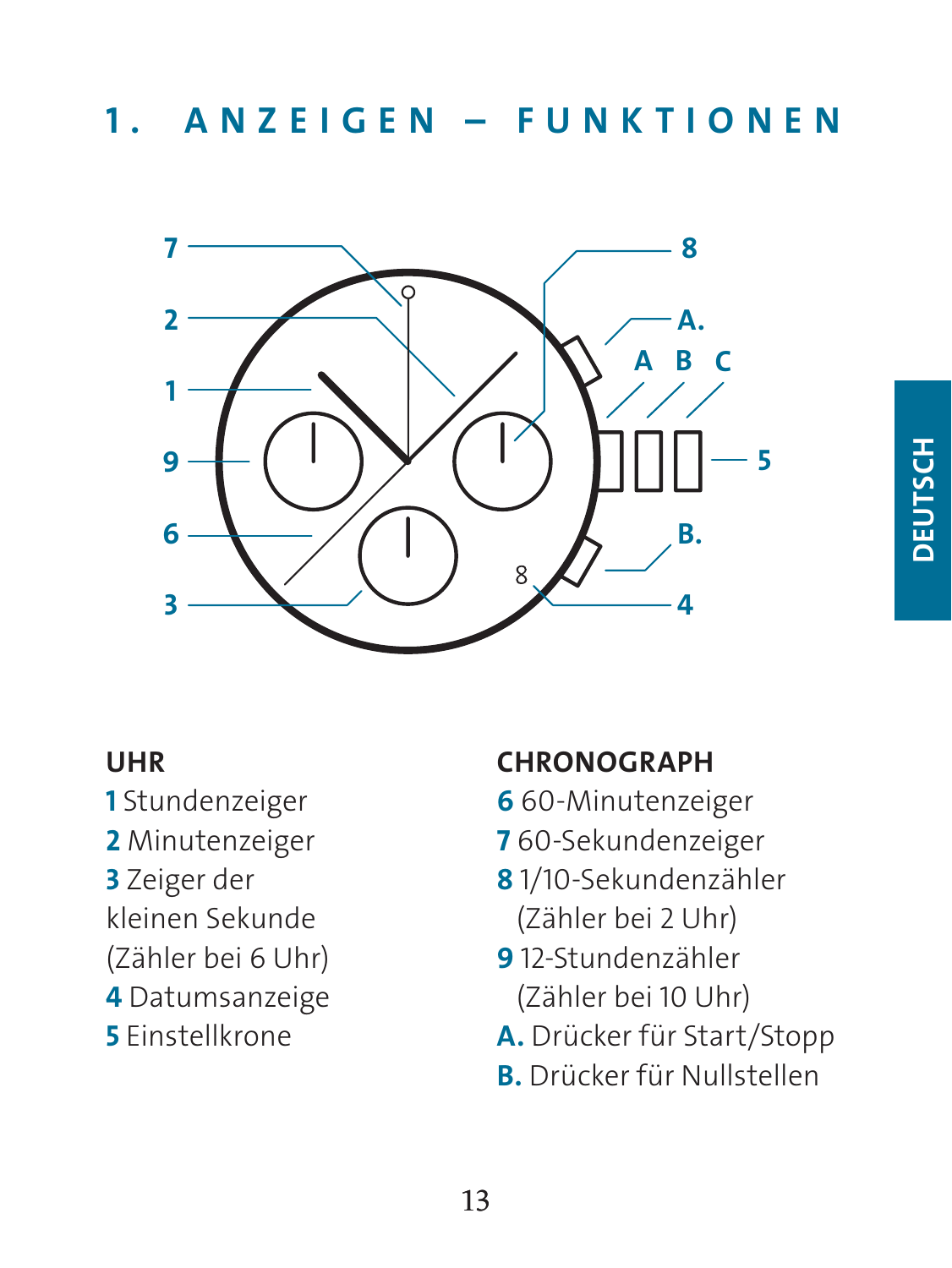# 2 . AUFZUG – EINSTELLUNGEN

## 2.1 ALLGEMEINE BEMERKUNGEN

Ihre Uhr ist mit einem elektronischen Quarzwerk ausgestattet, dass extreme Präzision und Zuverlässigkeit bietet. Es wird durch eine Batterie mit Energie versorgt und muss deshalb nicht aufgezogen werden. Die Lebensdauer der Batterie beträgt unter normalen Verwendungsbedingungen ungefähr zwei Jahre.

Um eine absolute Wasserdichtheit Ihrer Armbanduhr zu gewährleisten, verfügt sie über eine verschraubte Einstellkrone. Diese bietet eine Wasserdichte die bis zu 200 M versichert ist (20 Bar). Für die Datumsschnellkorrektur und die Zeiteinstellung der Uhr muss zuerst die verschraubte Krone 5 gelöst werden. Lösen Sie die Krone durch ein paar Umdrehungen. Drücken Sie nach erfolgter Einstellung die Krone wieder gegen das Gehäuse und schrauben Sie sie fest. Die Krone 5 verfügt über 3 Stellungen:

A Ruhestellung

B Stellung für den Datumswechsel bei Mitternacht C Stellung für die Uhrzeiteinstellung mit Sekundenstopp und Datumswechsel bei Mitternacht

## **BEMERKUNGEN**

Betätigen Sie niemals die Krone unter Wasser oder wenn sie noch feucht ist. Um die Batterie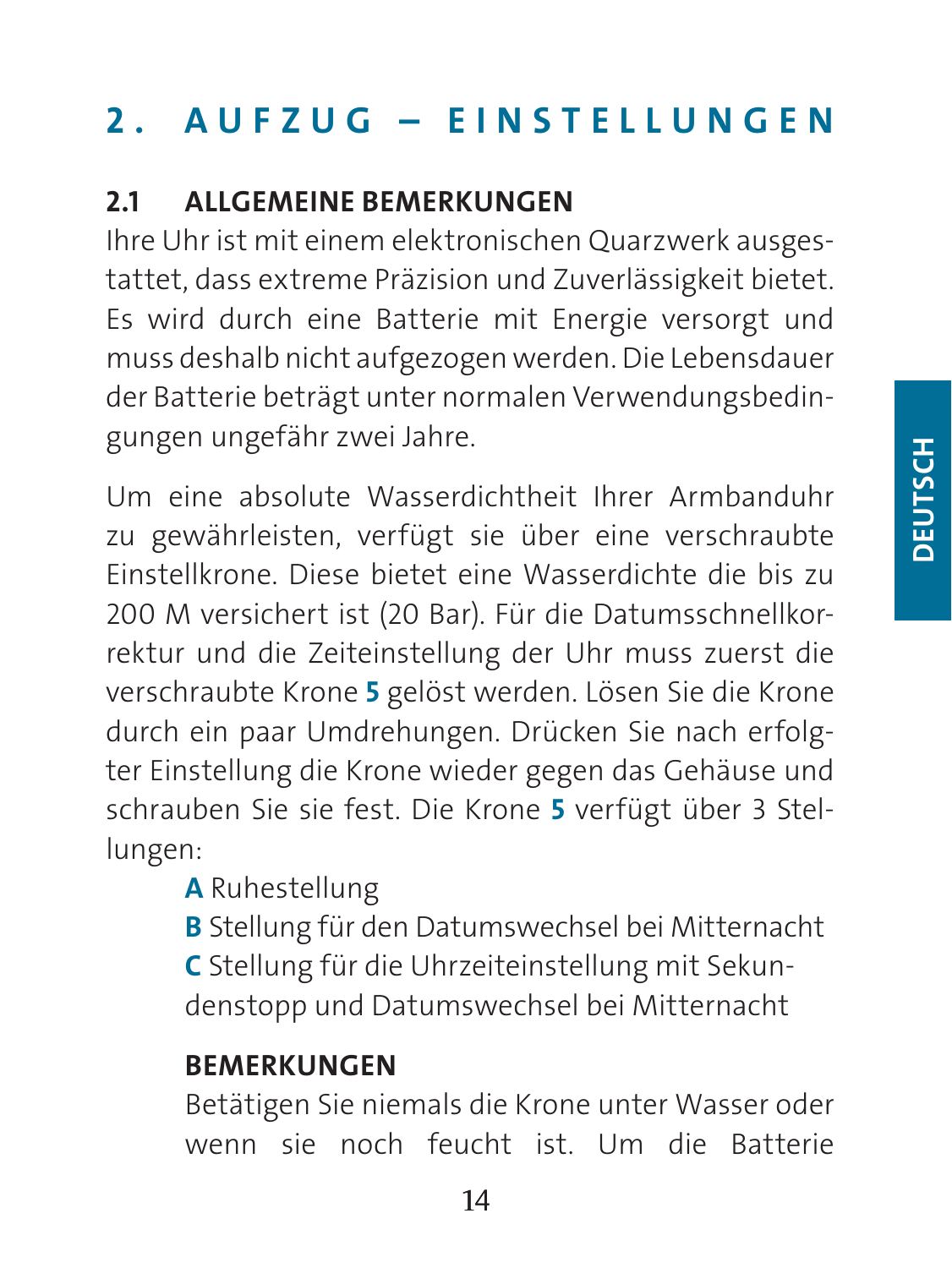zu schonen, empfehlen wir Ihnen, wenn Sie Ihre Uhr über eine längere Dauer nicht tragen, die Krone in die Stellung C herauszuziehen, wodurch das Uhrwerk zum Stillstand gebracht wird.

## 2.2 ZEITEINSTELLUNG KRONE 5 IN DIE STELLUNG C HERAUSGEZOGEN

Um die Zeit einzustellen, lösen Sie die Krone 5 und ziehen Sie sie um zwei Stufen in die Stellung C heraus. Drehen Sie die Krone im oder gegen den Uhrzeigersinn, bis die gewünschte Uhrzeit angezeigt wird. Beim Drehen des Stundenzeigers über 12 Uhr hinweg können Sie erkennen, ob Mitternacht (das Datum ändert) oder Mittag (das Datum ändert nicht) ist. Stellen Sie sicher, dass das zuvor eingestellte Datum nicht geändert wird.

Drücken Sie nach erfolgter Einstellung die Krone wieder gegen das Gehäuse in die Ruhestellung A und schrauben Sie sie fest. Die Zeiger laufen weiter.

#### **BEMERKUNG**

Für eine sekundengenaue Einstellung empfehlen wir Ihnen, die Krone zu lösen und in die Stellung C herauszuziehen, wenn sich der Zeiger der kleinen Sekunde 3 genau auf 12 Uhr befindet, und die Krone synchron zu einem offiziellen Zeitzeichen wieder hineinzudrücken und danach festzuschrauben.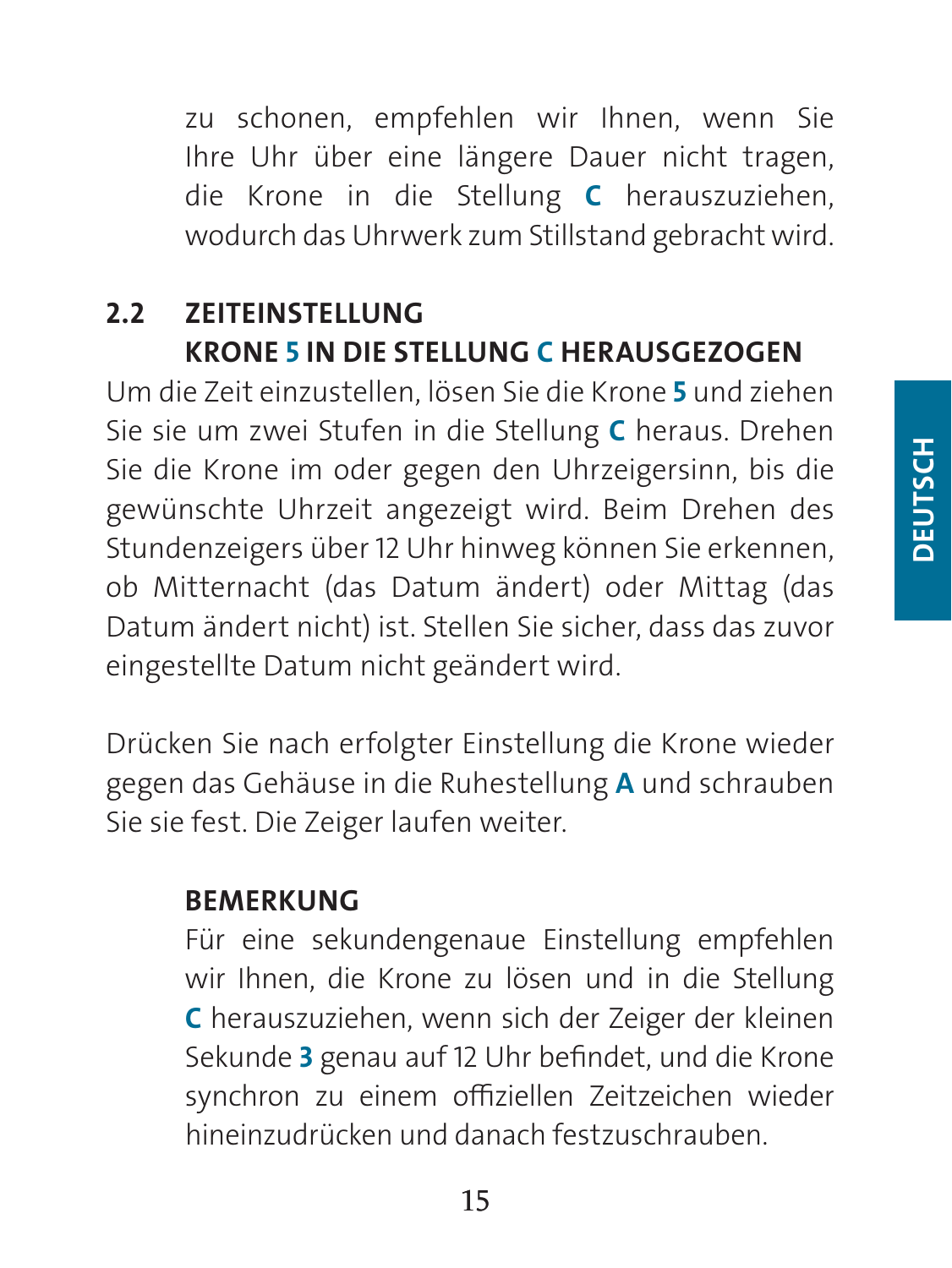#### 2.3 DATUMSSCHNELLKORREKTUR KRONE 5 IN DER MITTLEREN STELLUNG B

Lösen Sie die Krone 5 und ziehen Sie sie um eine Stufe in die Stellung B heraus. Drehen Sie sie im Uhrzeigersinn, bis das richtige Datum bei der Datumsanzeige 4 erscheint. Drücken Sie die Krone 5 wieder gegen das Gehäuse in die Ruhestellung A und schrauben Sie sie fest.

#### BEMERKUNG

Während Sie diese Einstellung vornehmen, läuft die Uhr normal weiter. Es ist somit keine Korrektur der Uhrzeit erforderlich.

#### **WICHTIG**

Ändern Sie niemals das Datum zwischen 20.00 Uhr und 02.00 Uhr. Die Mechanik des Datums wechsels ist dann bereits in Gang und könnte beschädigt werden.

## 3. VERWENDUNG DES CHRONOGRAPHEN

Mit Hilfe des Chronographen können Sie mit der Krone in der Stellung A Zeitintervalle bis zur Dauer von 12 Stunden stoppen.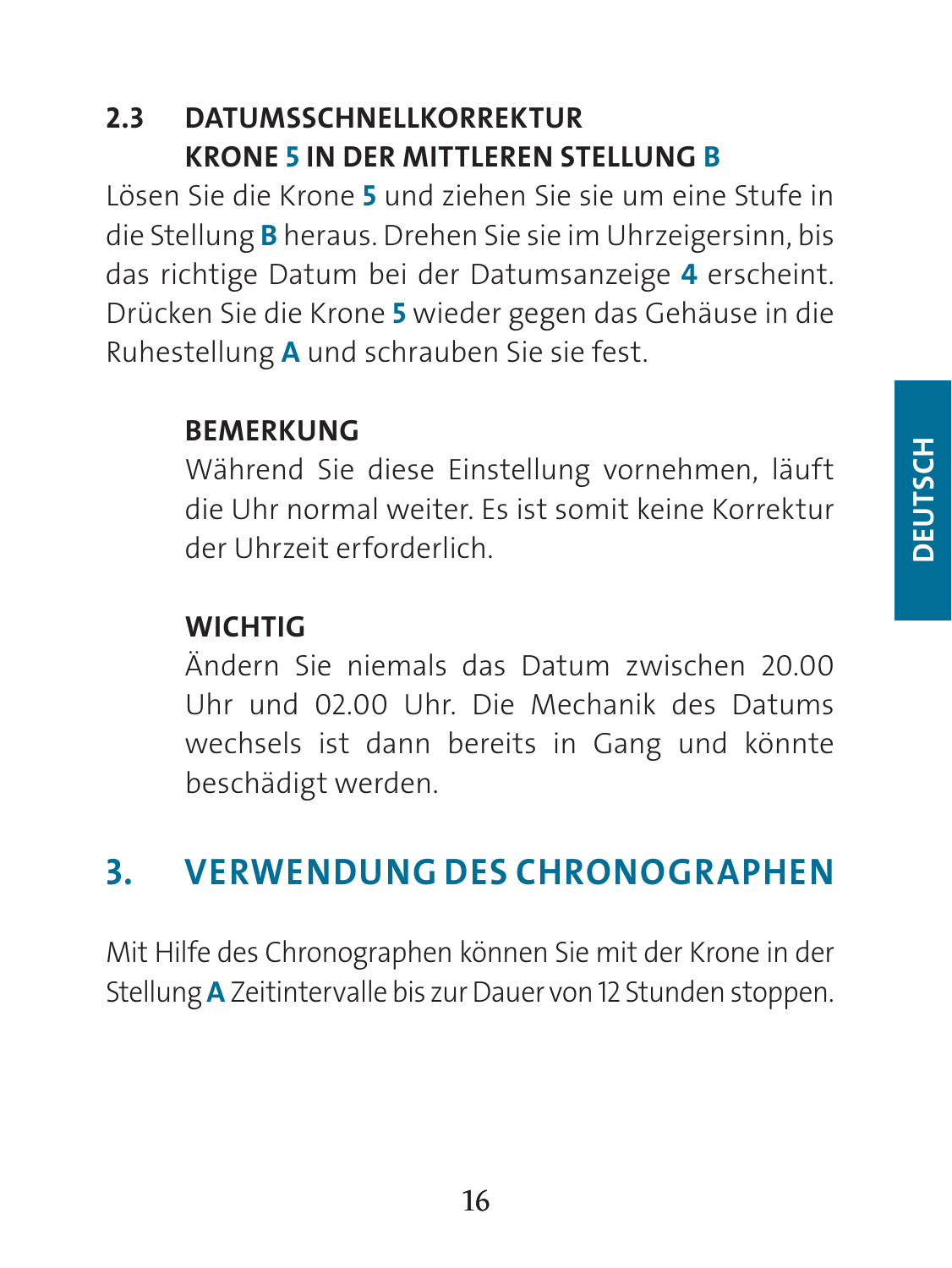## 3.1 STARTEN DES CHRONOGRAPHEN

Wenn der Drücker A betätigt wird, beginnt der zentrale Sekundenzeiger des Chronographen 7 zu laufen. Er führt in 60 Sekunden eine ganze Umdrehung aus. Der zentrale Minutenzeiger des Chronographen 6 registriert die seit dem Starten verflossene Zeit.

## 3.2 ANHALTEN DES CHRONOGRAPHEN

Durch erneutes Betätigen des Drückers A können der zentrale Sekundenzeiger des Chronographen 7, der zentrale Minutenzeiger 6 sowie die Zeiger der Zähler 8 und 9 gestoppt werden, um die verflossene Zeit abzulesen.

## 3.3 NULLSTELLEN DES CHRONOGRAPHEN

Durch Betätigen des Drückers B wird der Chronograph auf null gestellt. Der Chronograph ist nun bereit für einen neuen Stoppvorgang.

## 3.4 ADDITIONSSTOPPZEITEN

Für Additionsstoppzeiten können Sie den Chronographen mit Hilfe des Drückers A bei 2 Uhr beliebig oft starten und wieder anhalten. Die entsprechenden Zeiger werden dabei nicht auf null gestellt, sondern starten jeweils aus der zuletzt eingenommenen Position. Durch Betätigen des Drückers B bei 4 Uhr wird der Chronograph auf null gestellt.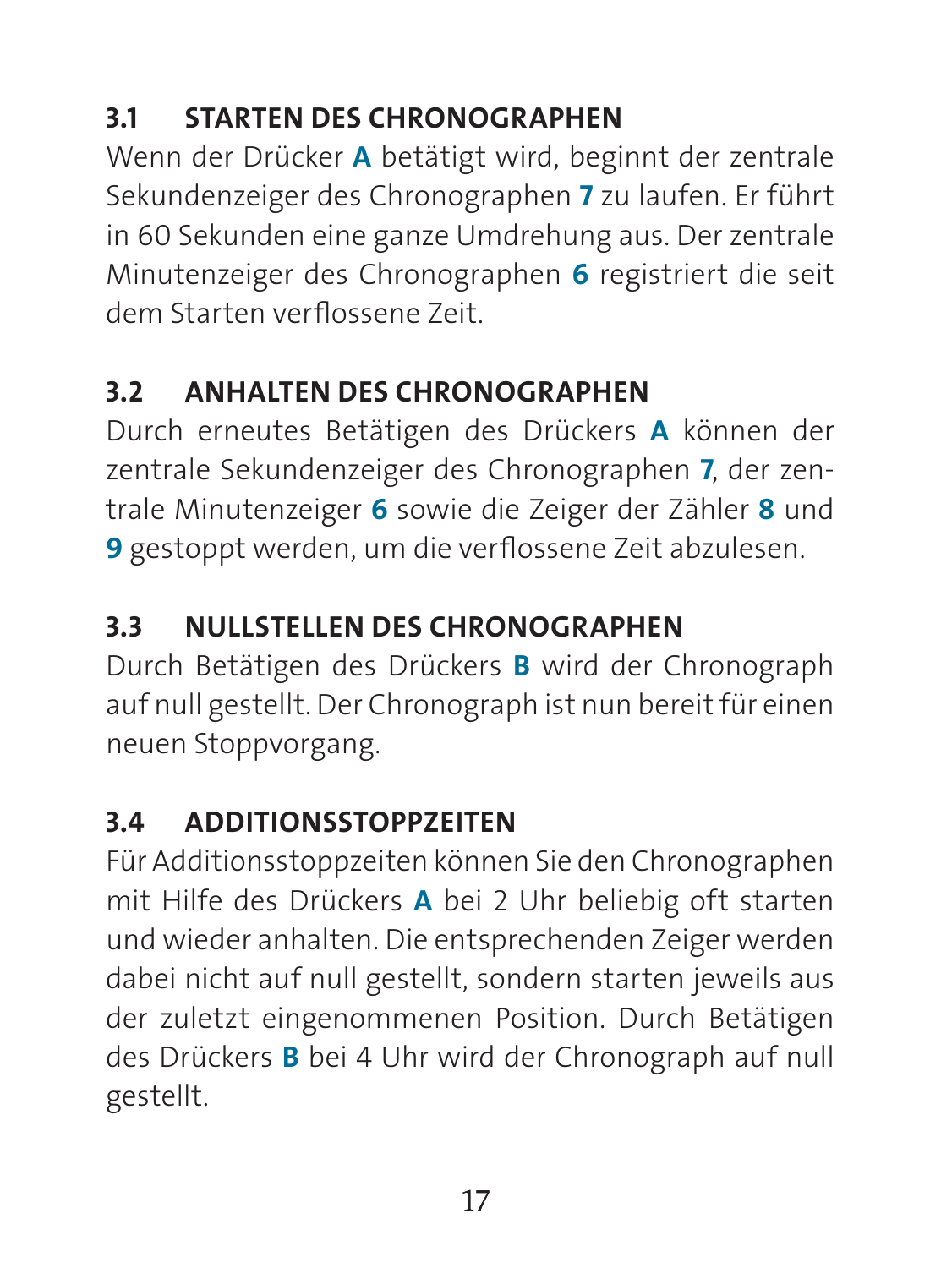# 4 . INITIALISIERUNG DER ZÄHLER

Nach einem Batteriewechsel oder in Ausnahmefällen bei einer Verstellung müssen die Zähler vor dem Stoppvorgang initialisiert (auf null gestellt werden) werden. Gehen Sie bei Bedarf wie folgt vor:

1. Nullstellen des Stundenzählerzeigers 9 (Krone in der Stellung B , Drücker A). 2. Nullstellen des 60-Minutenzählerzeigers 6 (Krone in der Stellung B , Drücker B). 3. Nullstellen des Sekundenzählerzeigers 7 (Krone in der Stellung **B**, Drücker A). 4. Nullstellen des 1/10-Sekundenzählerzeigers 8 (Krone in der Stellung B , Drücker B).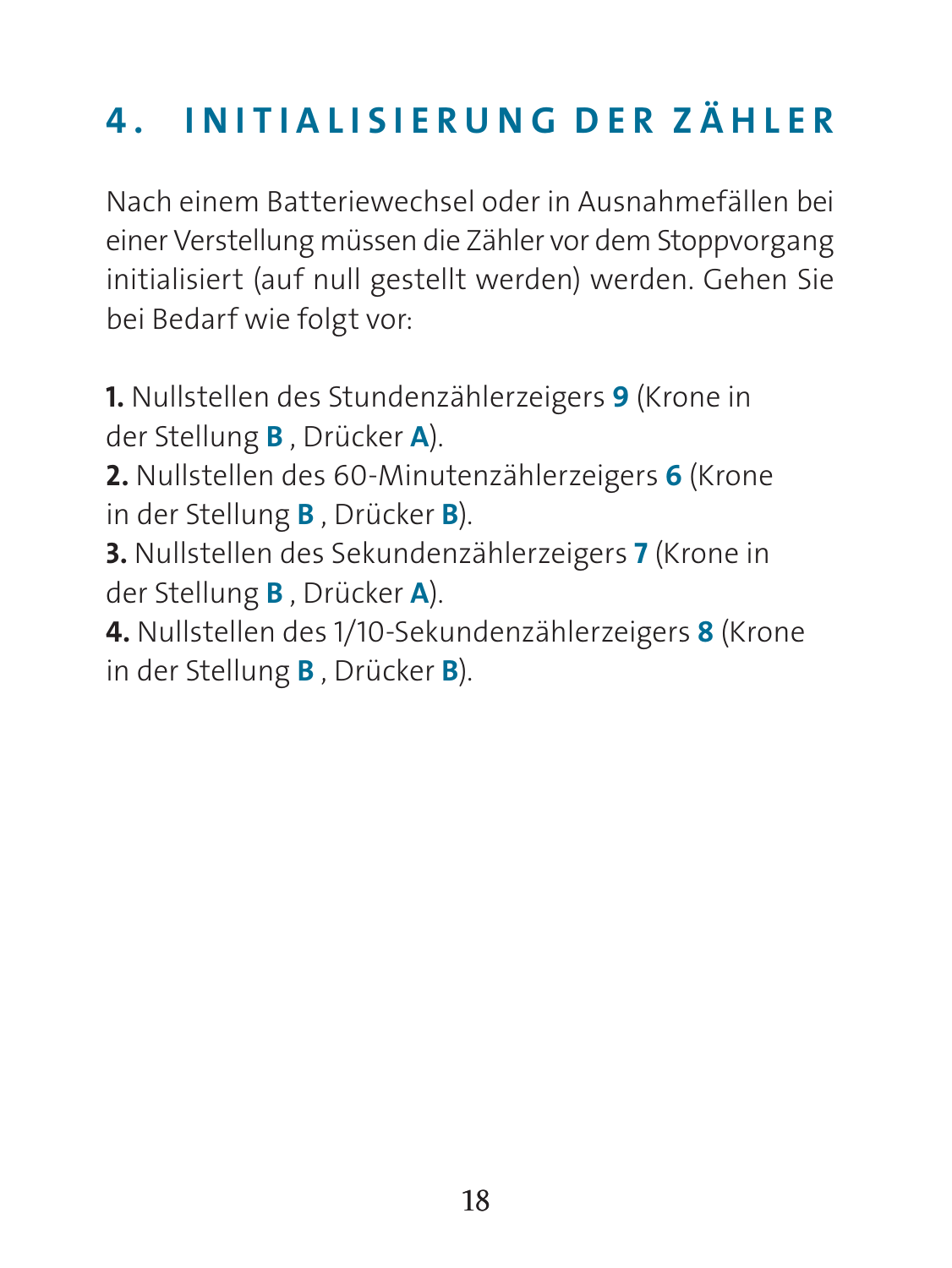## WICHTIGE HINWEISE

#### WASSERDICHTIGKEIT

Die Dichtheit Ihrer Uhr ist nach Spezifikation, im Absatz 2.1 Allgemeinheiten zitiert. Dabei gilt es jedoch zu beachten, dass Manipulationen am Gehäuse, Alterungsprozesse beim Dichtungsmaterial sowie starke Temperaturschwankungen (z. B. von der prallen Sonne ins kalte Wasser) selbst dem dichtesten Gehäuse zusetzen.

Wasser kann eindringen und zu kostspieligen Reparaturen führen. Deshalb empfehlen wir Ihnen dringend, Ihre Armbanduhr regelmässig durch ein Eterna Fachgeschäft oder eine Eterna Generalvertretung auf ihre Wasserdichtigkeit überprüfen zu lassen.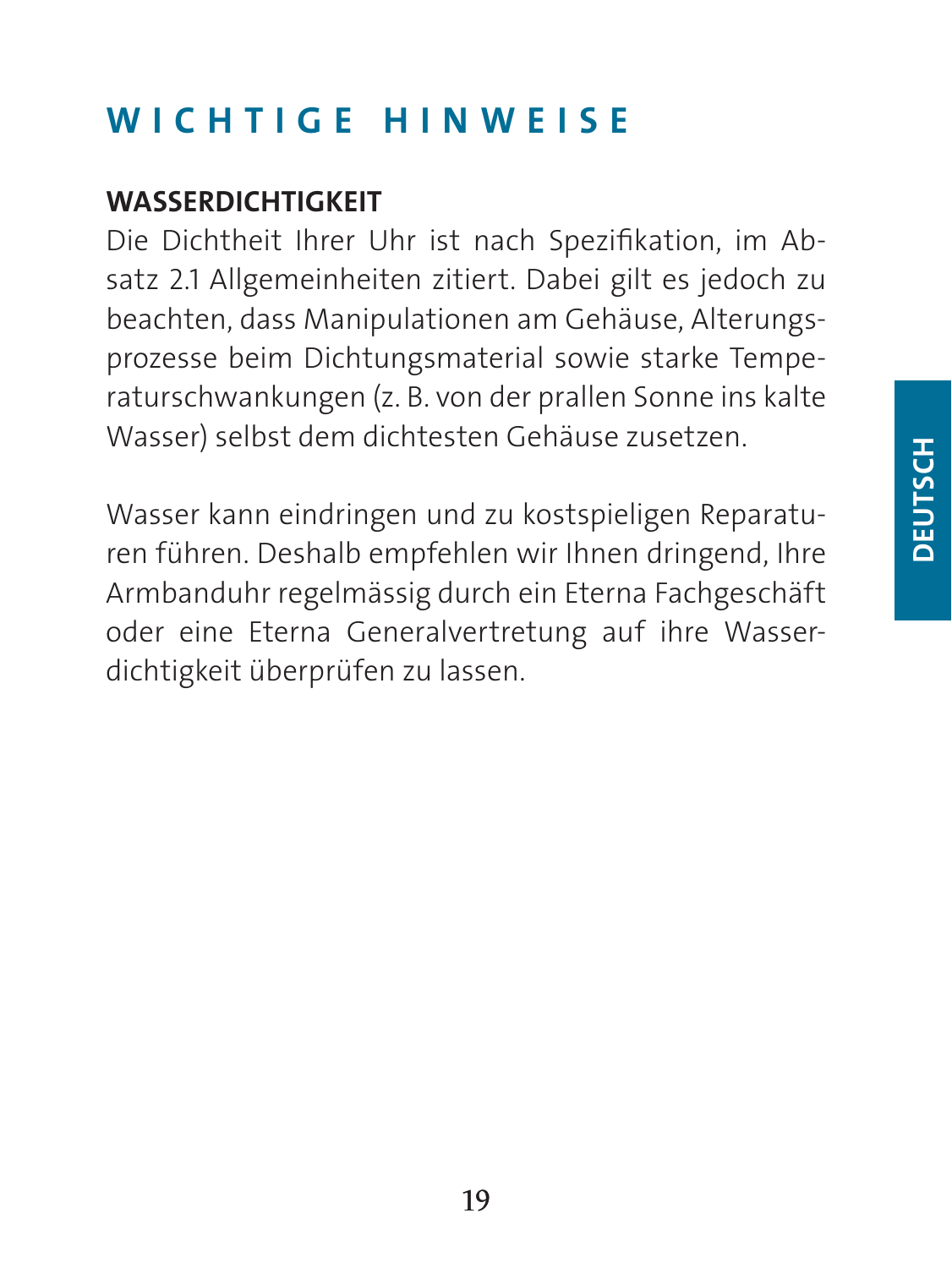#### PFLEGE

Ihre Uhr wurde mit grosser Sorgfalt gefertigt. Beachten Sie bitte die folgenden Hinweise, damit Ihre Armbanduhr möglichst lange ihre anfängliche Präzision und ihr gepflegtes Äusseres behält.

Wenn Ihre Uhr über ein Lederband verfügt, empfehlen wir, sie zugunsten der Langlebigkeit nicht mit Wasser in Berührung zu bringen. Reinigen Sie Ihre Armbanduhr auch regelmässig mit einem weichen, feuchten Lappen. Spülen Sie Ihre Uhr nach dem Baden im Meerwasser mit Süsswasser ab und lassen Sie sie vollständig trocknen.

Vermeiden Sie es, die Uhr starken Temperatur- und Feuchtigkeitsschwankungen, extremen Temperaturen, direkter Sonneneinstrahlung oder starken Magnetfeldern auszusetzen. Vermeiden Sie den direkten Kontakt mit Lösungs- und Reinigungsmitteln, Parfums, Kosmetika usw., denn dadurch könnten Armband, Gehäuse oder Dichtungen beschädigt werden. Vermeiden Sie es, Ihre Uhr Temperaturschocks und anderen Stosswirkungen auszusetzen, da sie dadurch Schaden nehmen könnte. Lassen Sie Ihre Uhr nach einer starken Stosswirkung durch ein Eterna Fachgeschäft oder eine Eterna Generalvertretung prüfen.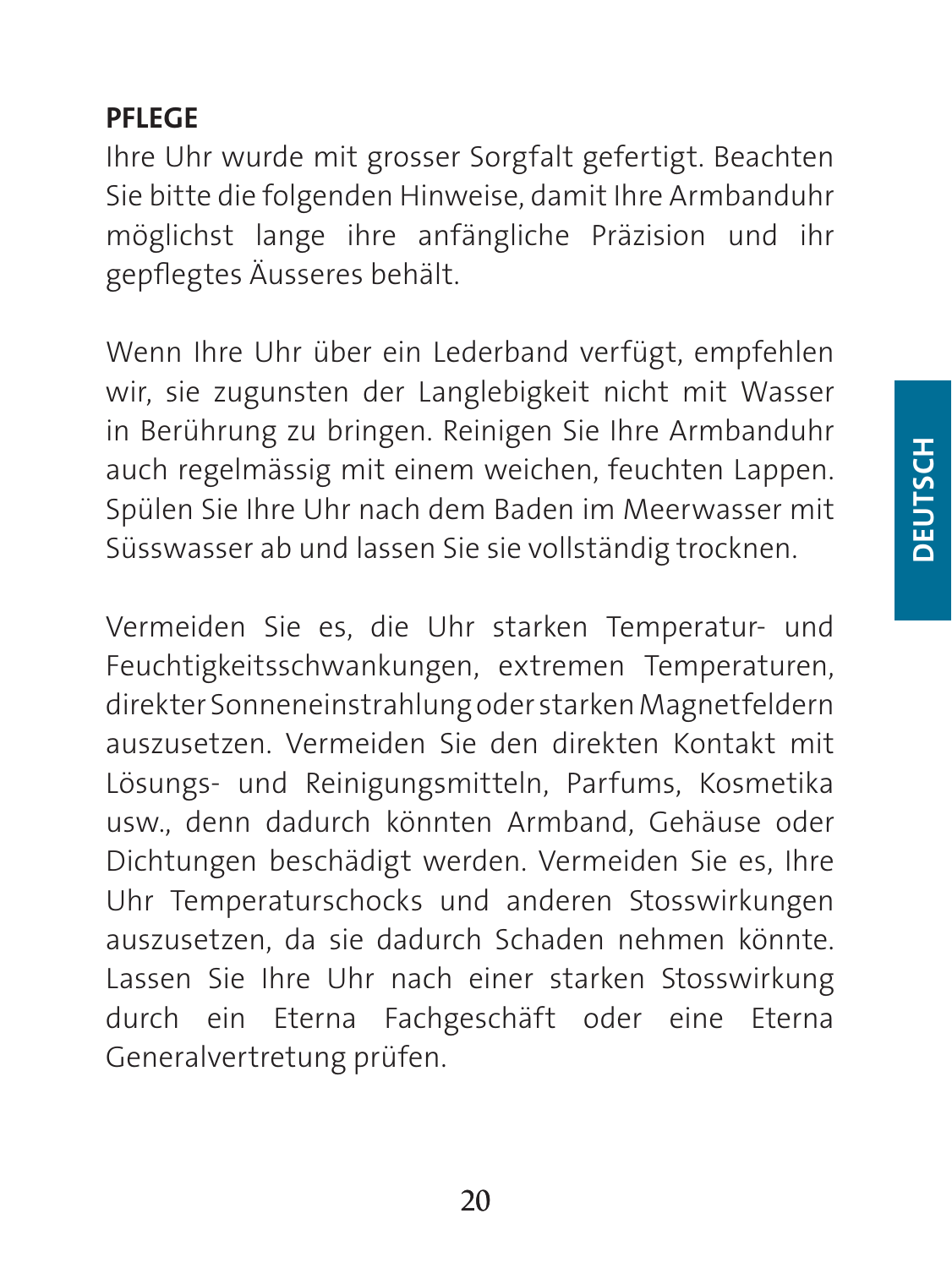#### SERVICE

Es wird empfohlen, Ihre Uhr mindestens einmal alle vier Jahre revidieren und vollständig reinigen zu lassen. Dies gilt insbesondere auch für das Uhrwerk, dessen Funktion aufgrund der Alterung der Öle und Fette beeinträchtigt werden kann.

Um einen makellosen Service sicherzustellen und die Gültigkeit der Garantie zu erhalten, wenden Sie sich immer an ein Eterna Fachgeschäft oder an eine Eterna Generalvertretung.

Sollten Sie weitere Fragen haben, wenden Sie sich bitte an Ihr Eterna Fachgeschäft oder auch an die Eterna Generalvertretung Ihres Landes. Sie finden die jeweiligen Adressen sowie weitere Informationen auf unserer Website unter: www.eterna.com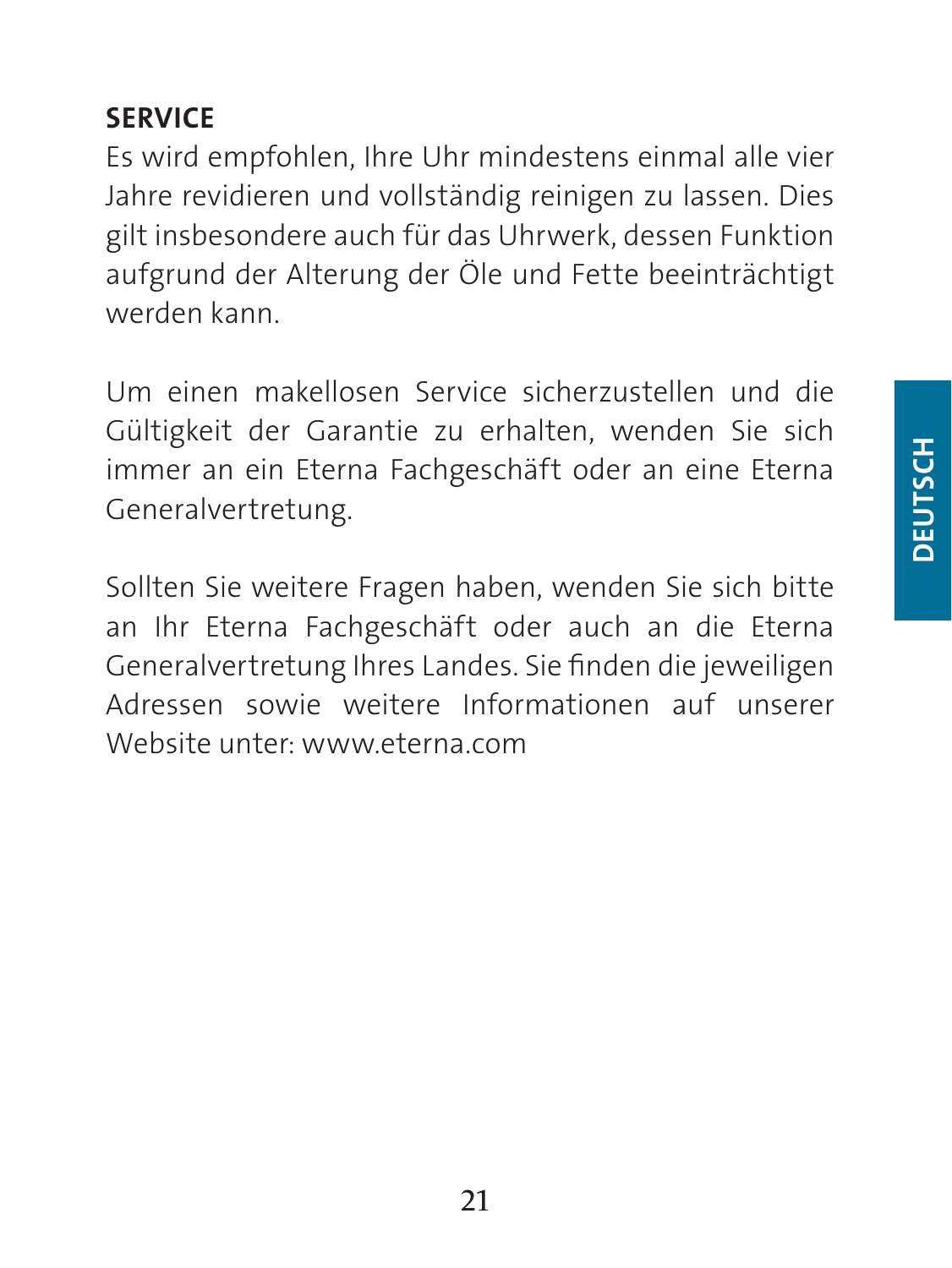#### SAMMLUNG UND BEHANDLUNG VON QUARZUHREN NACH ENDE IHRER LEBENSDAUER\*



Dieses Symbol bedeutet, dass dieses Produkt nicht mit dem Hausmüll entsorgt werden soll. Es soll an die lokalen, autorisierten Rückgabeund Sammelsysteme zurückgegeben werden. Durch Einhalten dieses Verfahrens

leisten Sie einen Beitrag an die Umwelt und an die menschliche Gesundheit. Das Recycling dieser Stoffe hilft natürliche Ressourcen zu erhalten.

\* Gilt nur in den EU-Mitgliedstaaten und in Ländern mit entsprechender Gesetzgebung.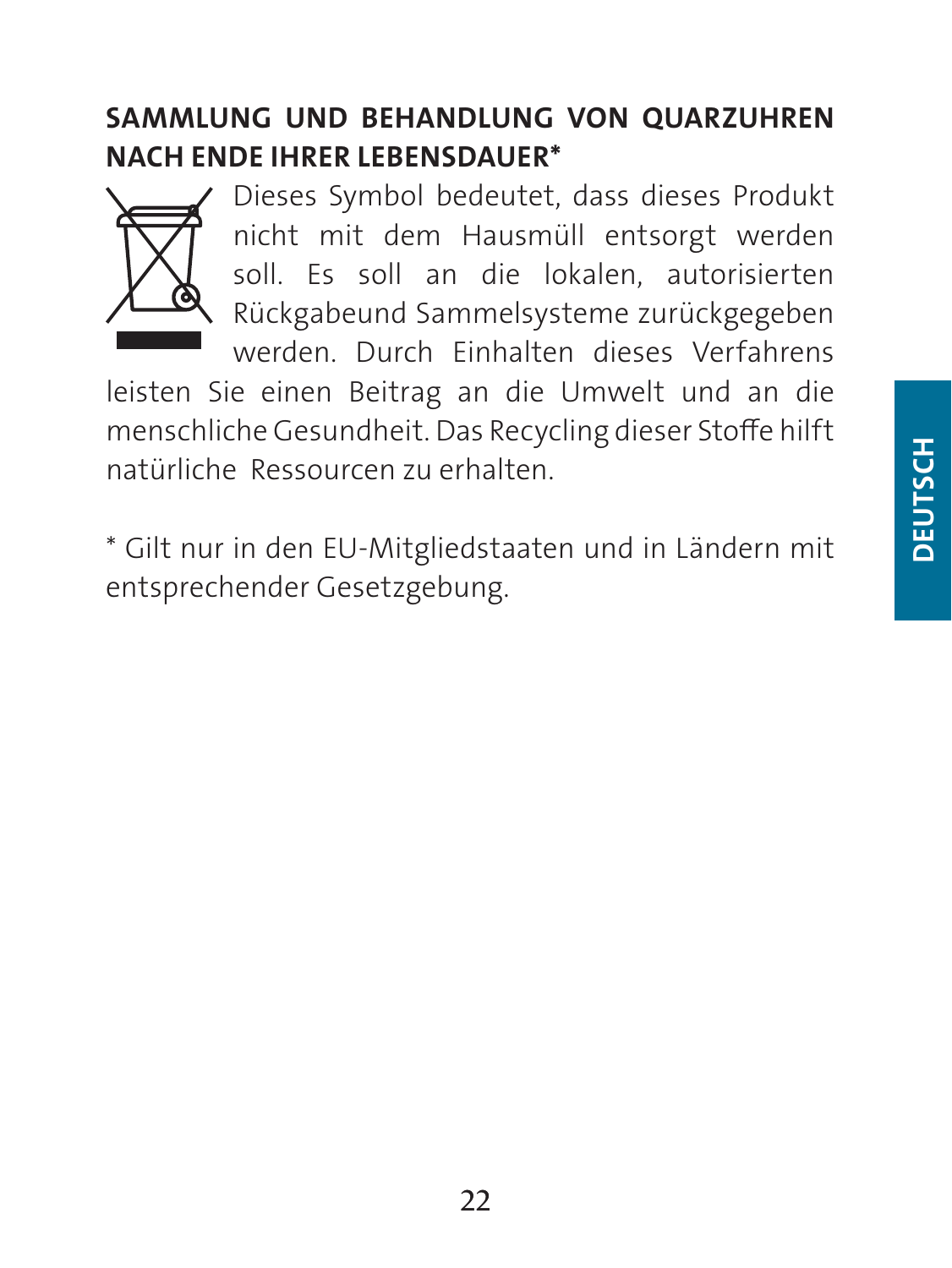# TABLE DES MATIÈRES

- 24 Kontiki Chronograph Quartz
- 30 Recommandations importantes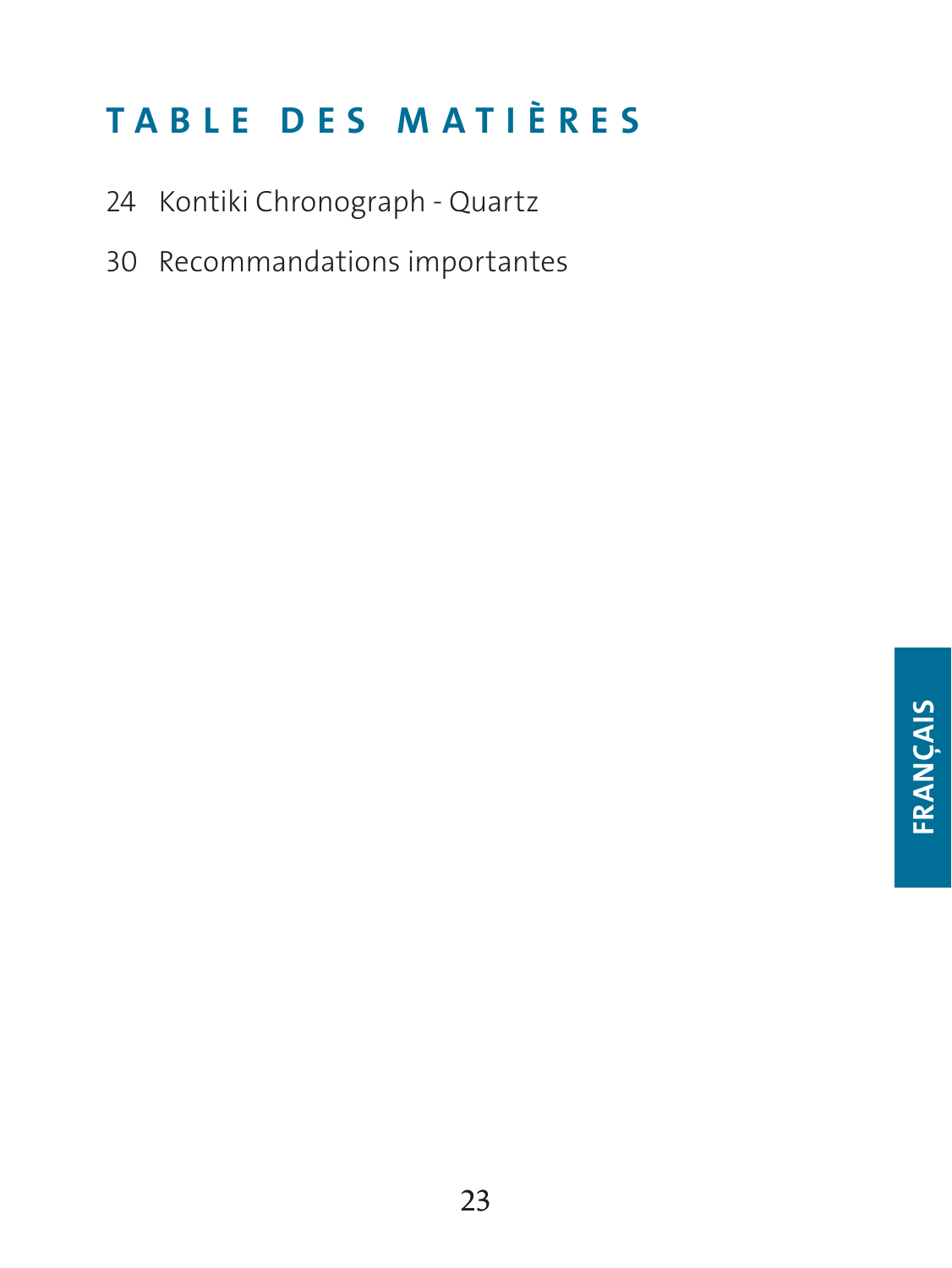## 1. AFFICHAGE - FONCTIONS



#### **MONTRE**

- 1 Aiguille des heures
- 2 Aiguille des minutes
- 3 Aiguille de petite
- seconde (compteur à 6h)
- 4 Indication de la date
- 5 Couronne de réglage

#### **CHRONOGRAPHE**

- 6 Aiguille des 60 minutes
- 7 Aiguille des 60 secondes
- 8 Compteur 1/10 seconde
- (compteur à 2h)
- 9 Compteur 12 heures (compteur à 10h)
- A. Poussoir Marche/Arrêt
- B. Poussoir de remise à zéro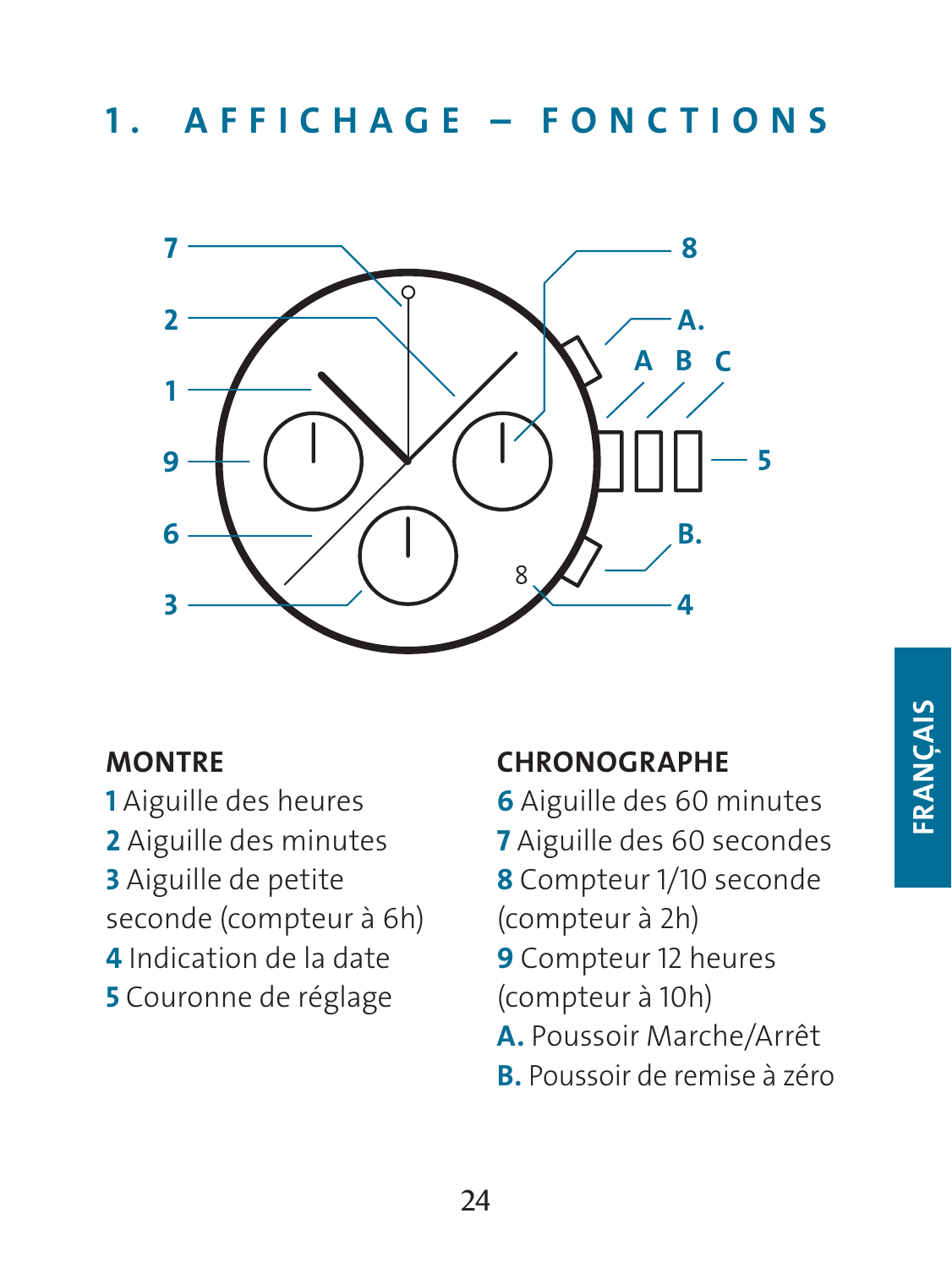# 2. REMONT AGE - RÉGLAGES

## 2.1 GÉNÉRALITÉS

Votre montre est équipée d'un mouvement électronique à quartz offrant une précision et une fiabilité extrêmes. Elle est alimentée par une pile et ne nécessite donc pas de remontage. La durée de vie de la pile est de deux ans environ dans des conditions d'utilisation normales.

Afin de garantir au mieux son étanchéité, votre montre dispose d'une couronne de réglage vissée. Celle-ci offre une étanchéité à votre montre, assurée jusqu'à 200 m (20 bar) de profondeur. La correction rapide de la date et la mise à l'heure de votre montre nécessitent d'abord de libérer la couronne vissée 5. Pour cela, dévissez la couronne de quelques tours. Une fois le réglage effectué, repoussez la couronne contre la boîte et revissez-la jusqu'à ce qu'elle soit complètement vissée. La couronne 5 comporte 3 positions :

A Position de repos

B Position de correction de la date au passage à minuit

C Position de réglage de l'heure avec stop seconde et changement de la date au passage à minuit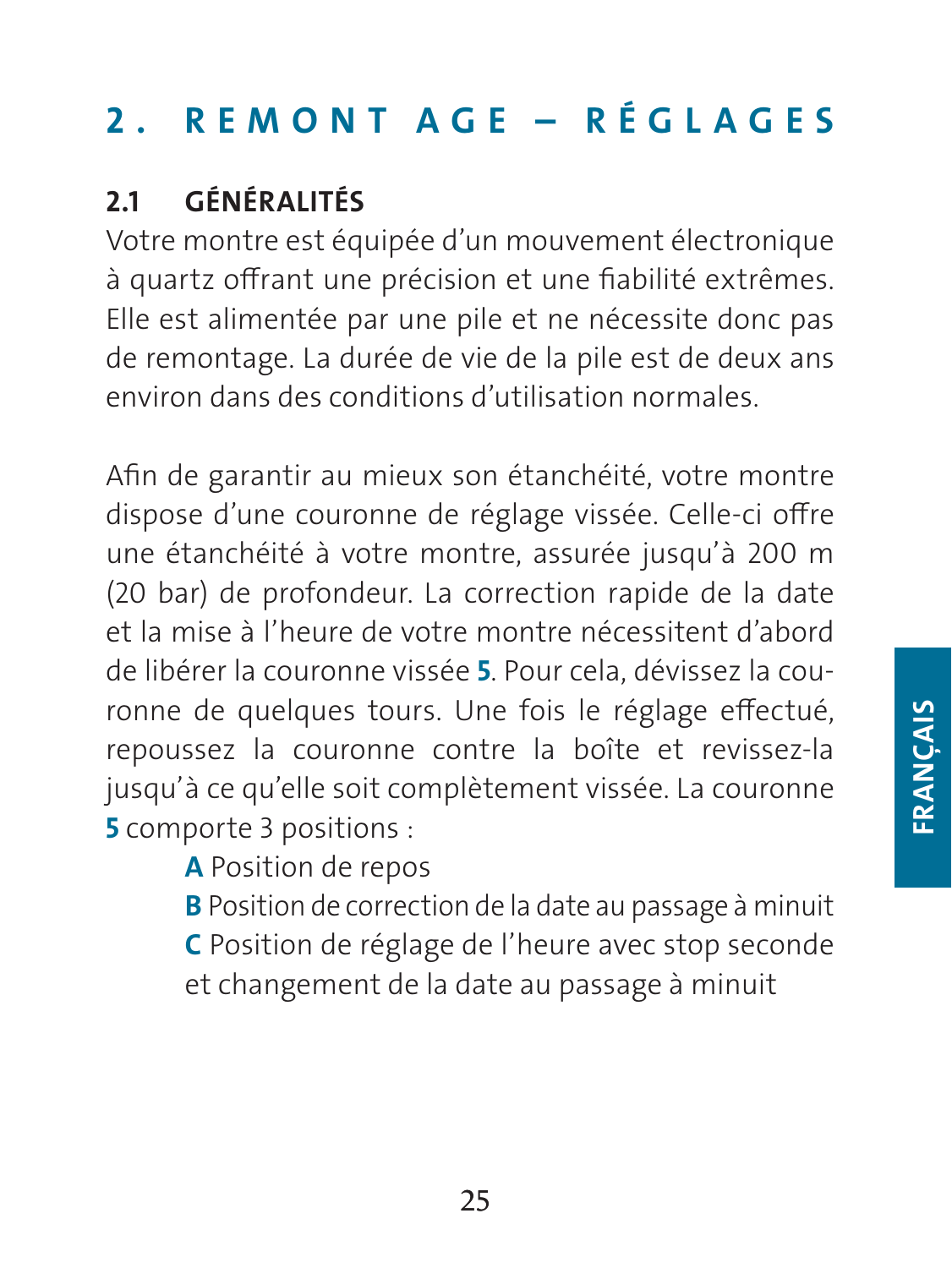#### **REMARQUES**

N'actionnez jamais la couronne sous l'eau ou lorsqu'elle est encore humide. Pour économiser la pile en cas de non utilisation de votre montre durant une longue période, nous vous conseillons de tirer la couronne en position C, ce qui a pour effet de stopper le mouvement.

#### 2.2 MISE À L'HEURE COURONNE 5 TIRÉE EN POSITION C

Pour effectuer la mise à l'heure, dévissez et tirez la couronne 5 de deux crans jusqu'en position C. Tournez-la dans le sens horaire ou antihoraire pour positionner les aiguilles sur l'heure désirée. Lorsque l'aiguille des heures passe sur la position 12 heures, vous pouvez voir si elle indique minuit (la date change) ou midi (la date ne change pas). Vérifiez que la date réglée précédemment n'est pas modifiée. Une fois le réglage effectué, repoussez la couronne contre la boîte en position de repos A et revissez-la. Les aiguilles redémarrent.

#### REMARQUE

Pour une mise à l'heure à la seconde près, nous vous recommandons de dévissez et tirer la couronne en position C lorsque l'aiguille de petite seconde 3 se trouve exactement à 12 heures et de la repousser en synchronisation avec un signal horaire officiel, puis la revisser.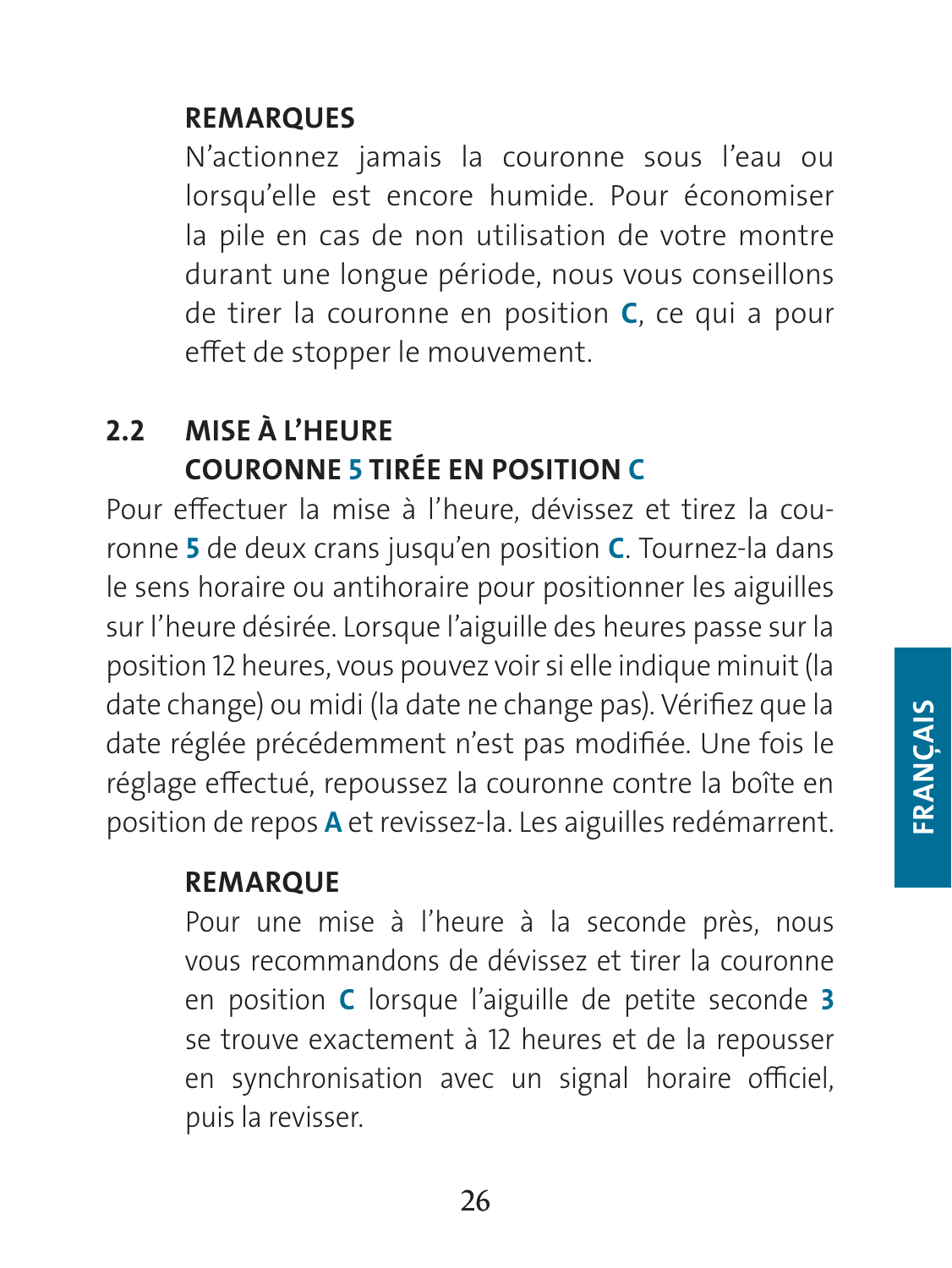#### 2.3 CORRECTION RAPIDE DE LA DATE COURONNE 5 TIRÉE EN POSITION INTERMÉDIAIRE B

Dévissez et tirez la couronne 5 d'un cran en position B. Tournez-la dans le sens horaire jusqu'à ce que la date correcte apparaisse dans le guichet 4. Repoussez ensuite la couronne 5 contre la boîte en position de repos A et revissez-la.

#### **REMARQUE**

Durant cette manipulation, votre montre continue à fonctionner normalement et ne nécessite donc pas de correction de l'heure.

#### IMPORTANT

Ne corrigez jamais la date entre 20h00 et 02h00 du matin. Le mouvement est en train de changer de date et risquerait d'être détérioré.

## 3 . UTILISATION DU CHRONOGRAPHE

Le chronographe permet de chronométrer des durées allant jusqu'à 12 heures avec la couronne en position A.

## 3.1 DÉMARRAGE DU CHRONOGRAPHE

Une pression sur le bouton-poussoir A démarre l'aiguille centrale des secondes du chronographe 7. Elle effectue un tour de cadran complet en 60 secondes.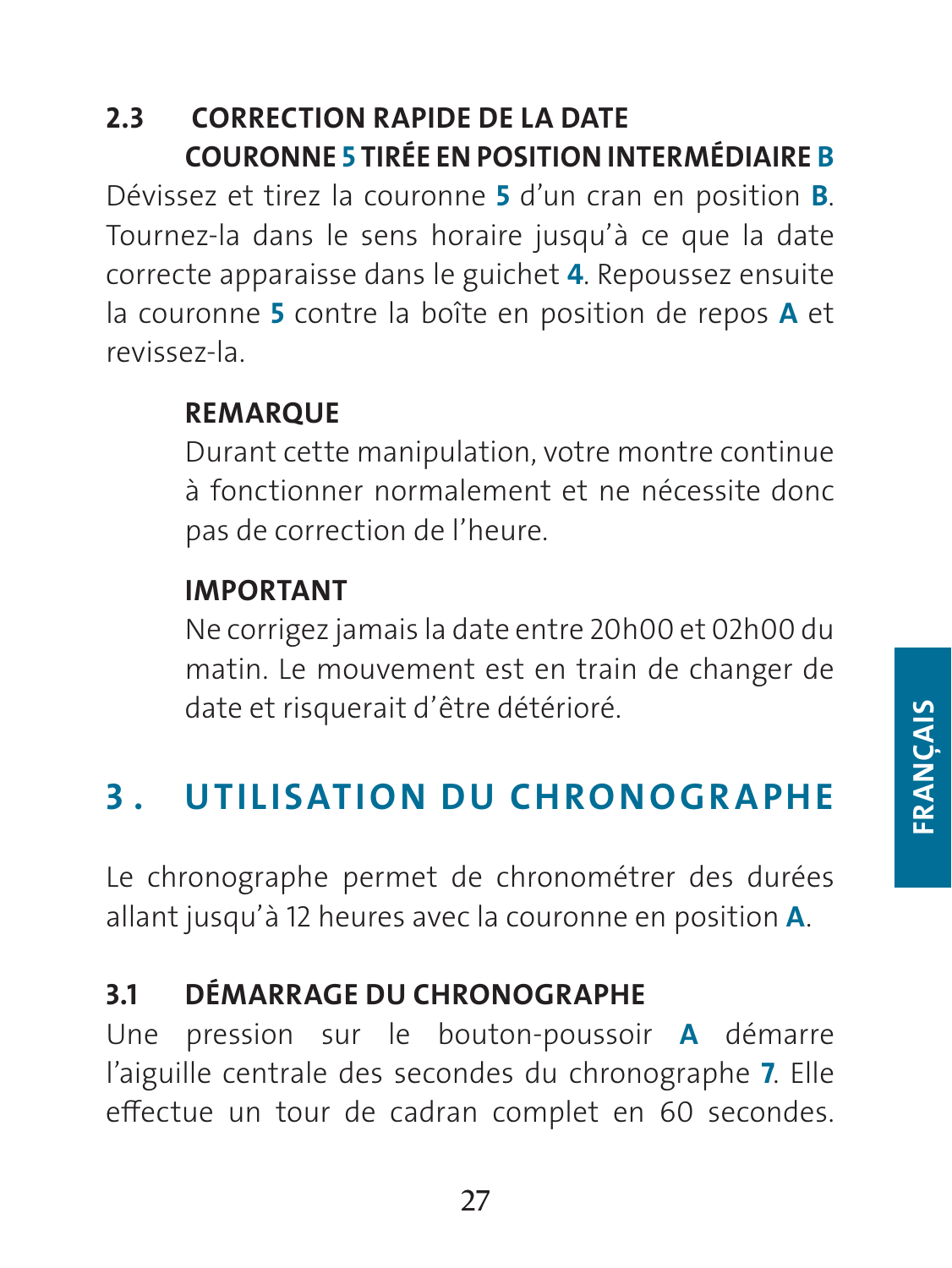L'aiguille centrale des minutes du chronographe 6 enregistre le temps écoulé depuis le démarrage.

## 3.2 ARRÊT DU CHRONOGRAPHE

Une nouvelle pression sur le poussoir A arrête l'aiguille centrale des secondes du chronographe 7 et celle de la minute centrale 6 ainsi que les compteurs 8 et 9, ce qui permet de lire le temps écoulé.

## 3.3 REMISE À ZÉRO DU CHRONOGRAPHE

Une pression sur le poussoir B remet à zéro le chronographe. Le chronographe est maintenant prêt pour un nouveau chronométrage.

## 3.4 CHRONOMÉTRAGES SUCCESSIFS (TEMPS PAR TOUR)

Pour effectuer des chronométrages successifs, il suffit d'enclencher et d'interrompre à volonté la marche du chronographe en actionnant le poussoir A situé à 2 heures. Les aiguilles correspondantes ne se remettent pas à zéro mais repartent directement de leur position d'arrêt. La remise à zéro du chronographe s'effectue par le poussoir B situé à 4 heures.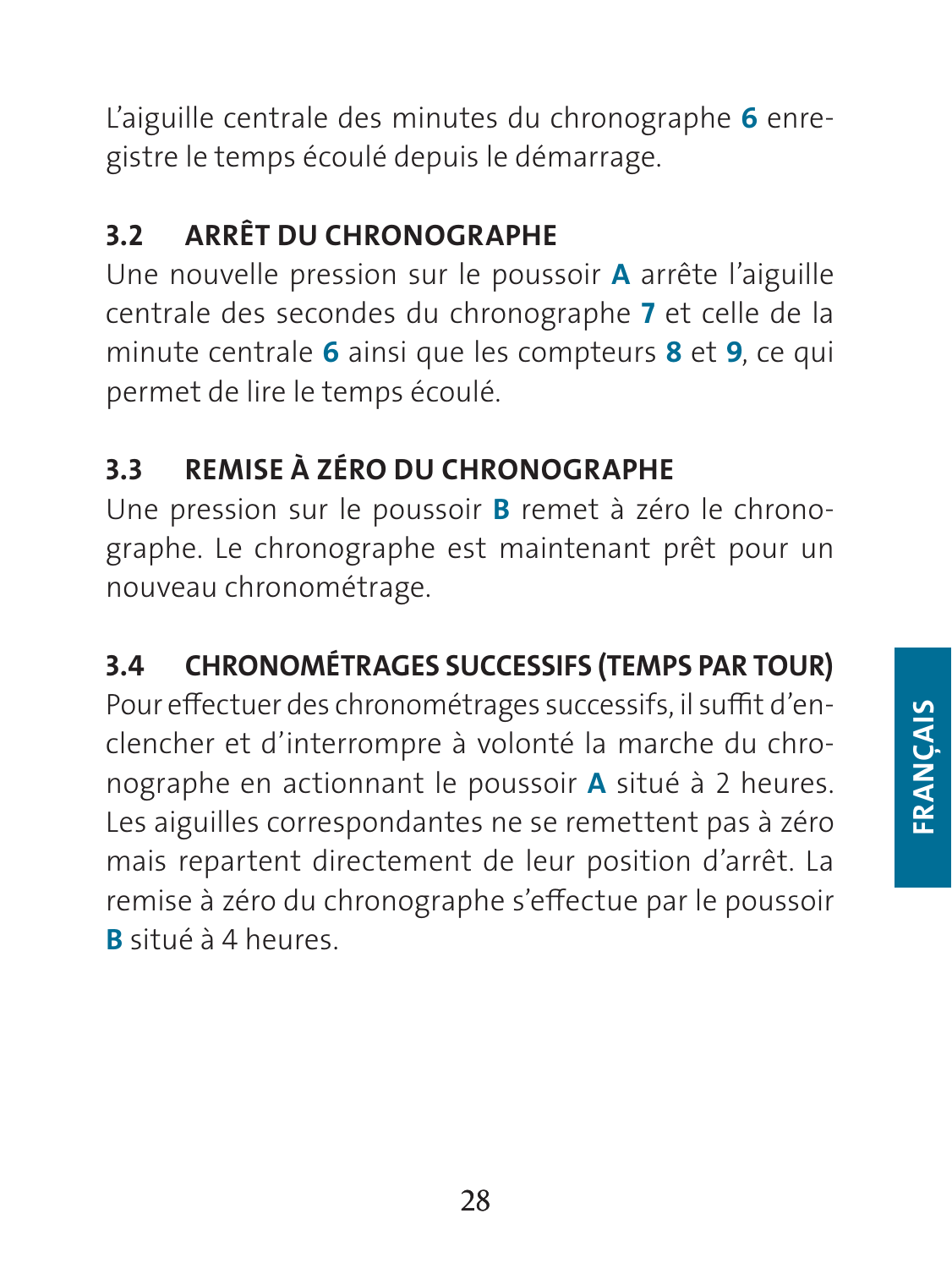# 4 . INITIALISATION DES COMPTEURS

Après un changement de pile, ou exceptionnellement en cas de dérangement, les compteurs doivent être initialisés (mis à zéro) avant le début du chronométrage. Si nécessaire, procédez comme suit :

1. Mise à zéro de l'aiguille du compteur d'heures 9 (couronne en position B , poussoir A). 2. Mise à zéro de l'aiguille du compteur 60 minutes 6 (couronne en position  $\bf{B}$ , poussoir  $\bf{B}$ ). 3. Mise à zéro de l'aiguille du compteur des secondes 7 (couronne en position B , poussoir A). 4. Mise à zéro de l'aiguille du compteur des 1/10 de seconde 8 (couronne en position **B**, poussoir **B**).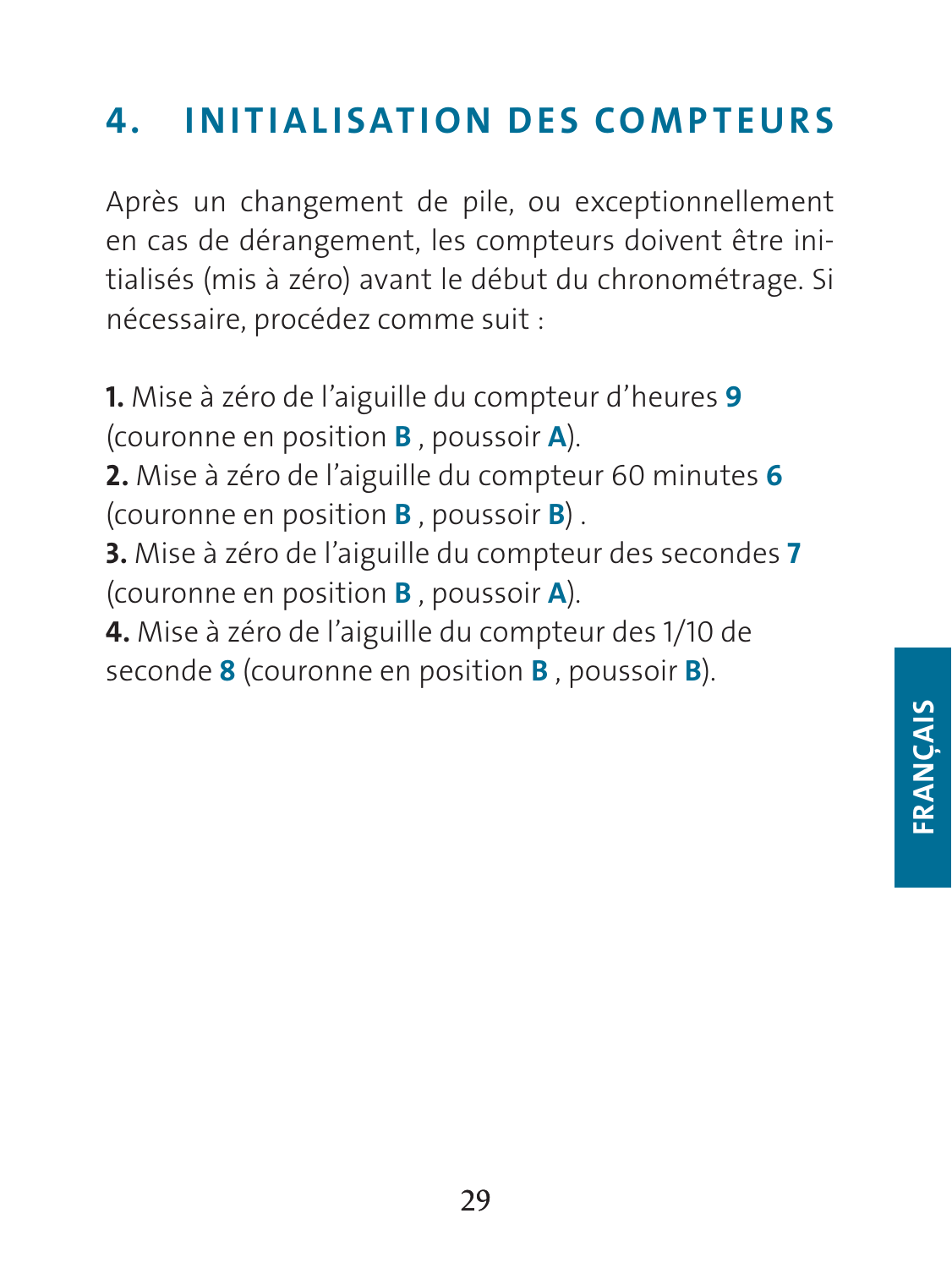# RECOMMANDATIONS IMPORTANTES

## ÉTANCHÉITÉ À L'EAU

L'étanchéité de votre montre selon les spécification citée dans le paragraphe 2.1 généralités. Il importe toutefois de tenir compte que les manipulations courantes du boîtier, le vieillissement des composants assurant l'étanchéité ainsi que de fortes variations de température (du soleil ardent à l'eau froide, par exemple), peuvent avoir raison du boîtier le plus étanche.

Les infiltrations d'eau et d'humidité pouvant occasionner de coûteuses remises en état, nous vous conseillons vivement de soumettre régulièrement votre montre à un contrôle d'étanchéité auprès d'un revendeur autorisé Eterna ou d'un agent général Eterna agréé.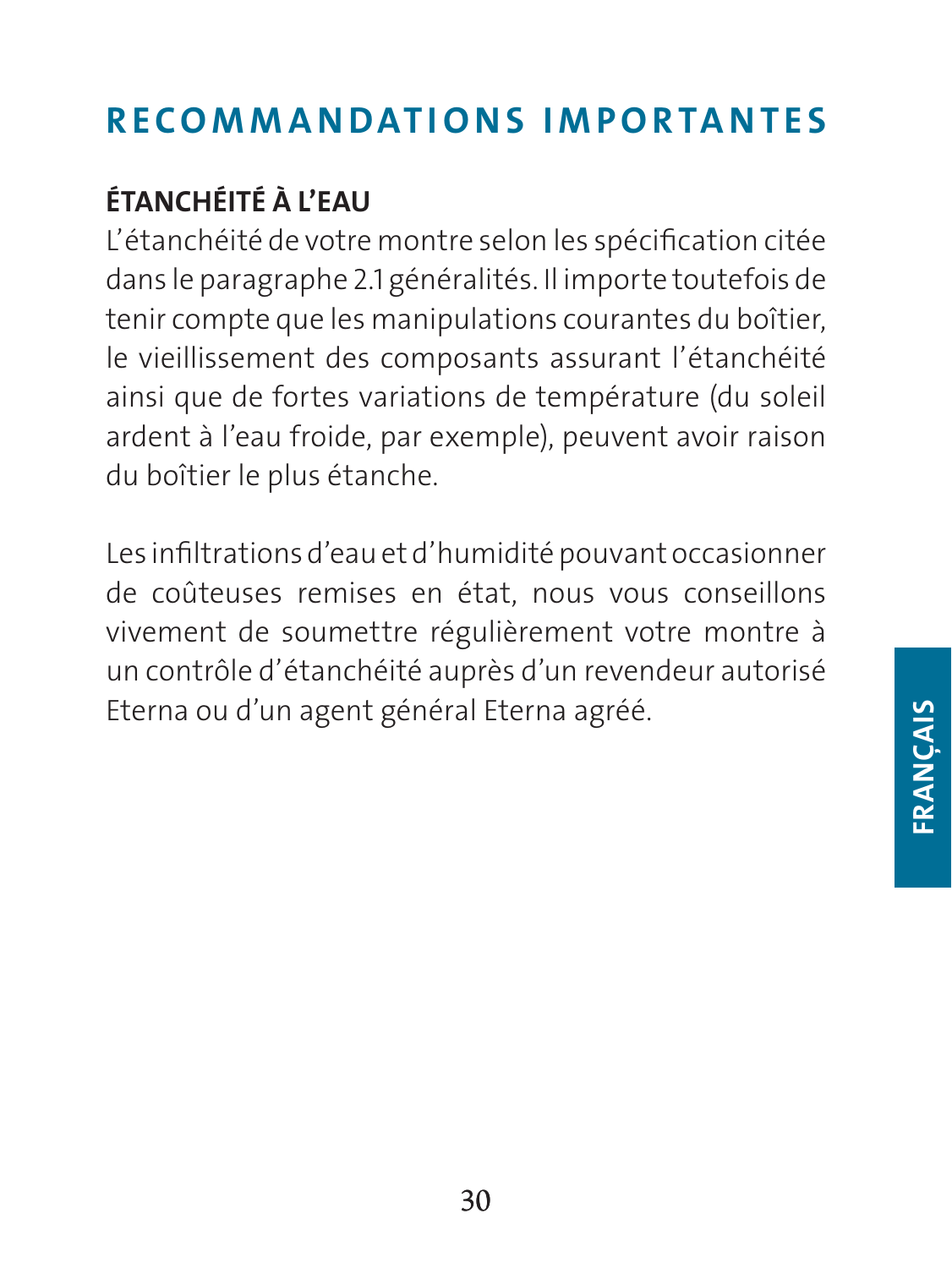#### SOINS ET ENTRETIEN

Votre montre a été fabriquée avec le plus grand soin. Le respect des recommandations indiquées ci-après vous permettra de préserver sa précision de marche et son aspect de neuf aussi longtemps que possible.

Si votre montre est équipée d'un bracelet en cuir, dans un souci de durabilité de celui-ci, nous vous recommandons de lui éviter tout contact avec l'eau. Nous vous conseillons également de la nettoyer régulièrement avec un chiffon doux légèrement humide. Après une baignade dans de l'eau de mer, rincez-la à l'eau douce et laissez-la sécher complètement.

Evitez de laisser votre montre dans des endroits exposés à de fortes variations de température ou d'humidité, à des températures extrêmes, au soleil ou à des champs magnétiques intenses. Evitez le contact direct avec les solvants, les détergents, les parfums, les produits cosmétiques, etc. Ils peuvent endommager le bracelet, le boîtier ou les joints. Evitez les chocs thermiques ou autres : ils pourraient endommager votre montre. En cas de choc violent, veuillez faire contrôler votre montre par un revendeur autorisé Eterna ou un agent général Eterna agréé.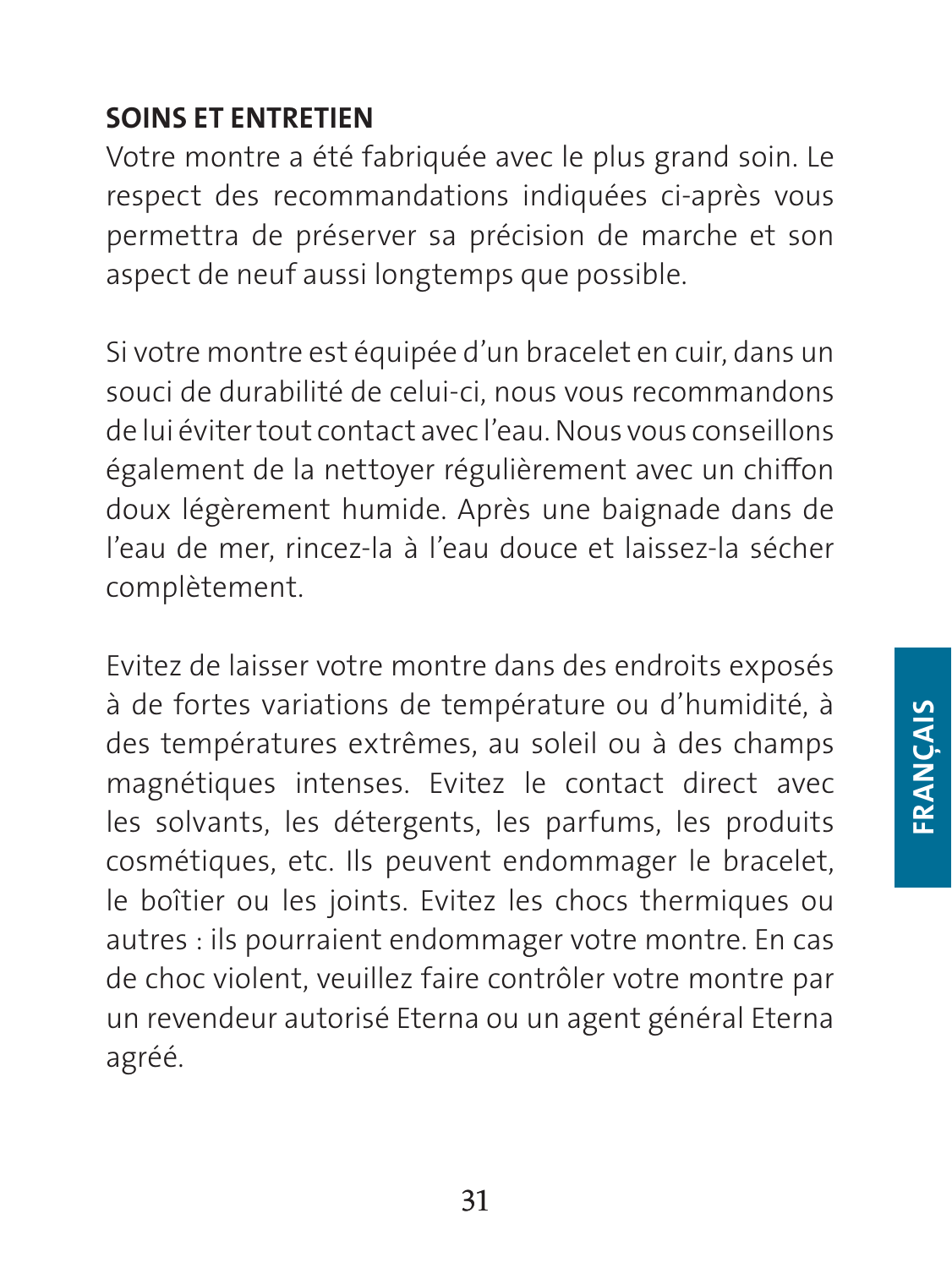#### SERVICE

Il est conseillé de faire réviser et nettoyer entièrement sa montre au moins une fois tous les 4 ans. Une pile épuisée doit être changée aussi vite que possible pour éviter le risque de fuite qui peut endommager le mouvement.

Pour bénéficier d'un service d'entretien irréprochable et pour que la garantie reste valable, adressez-vous toujours à un revendeur autorisé Eterna ou à un agent général Eterna agréé.

Pour toute question, veuillez contacter votre revendeur autorisé Eterna ou encore l'agent général Eterna pour votre pays. Vous trouverez des adresses et de nombreuses informations sur notre site Internet: www.eterna.com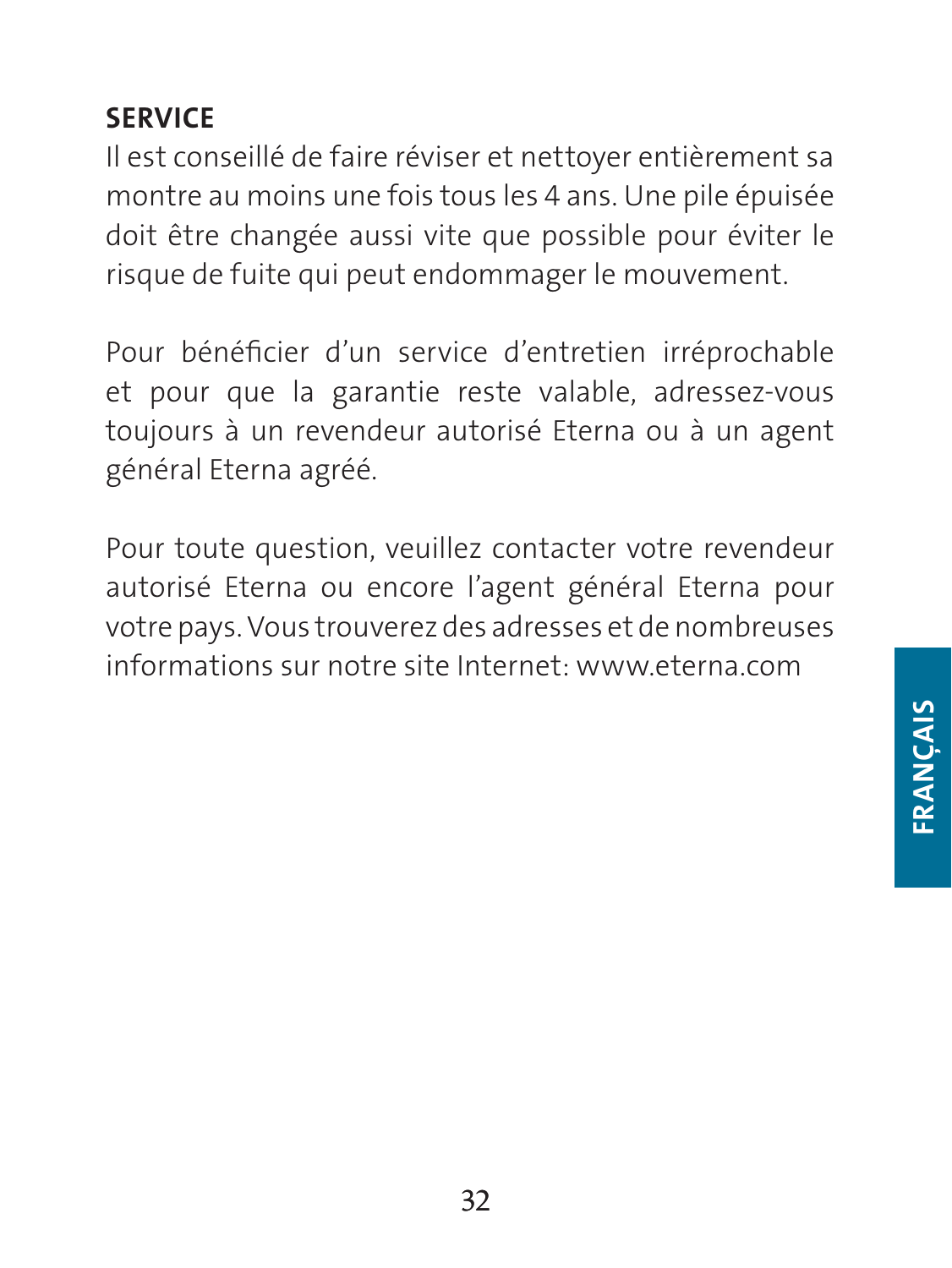#### COLLECTE ET TRAITEMENT DES MONTRES QUARTZ EN FIN DE VIE\*



Ce symbole indique que ce produit ne doit pas être jeté dans les ordures ménagères. Il doit être remis à un point de collecte agréé. En effectuant cette démarche, vous contribuerez

à la protection de l'environnement et de la santé humaine. Le recyclage des matériaux permettra de conserver des ressources naturelles.

\*applicable dans les pays membres de la Communauté Européenne et dans les pays disposant d'une législation comparable.